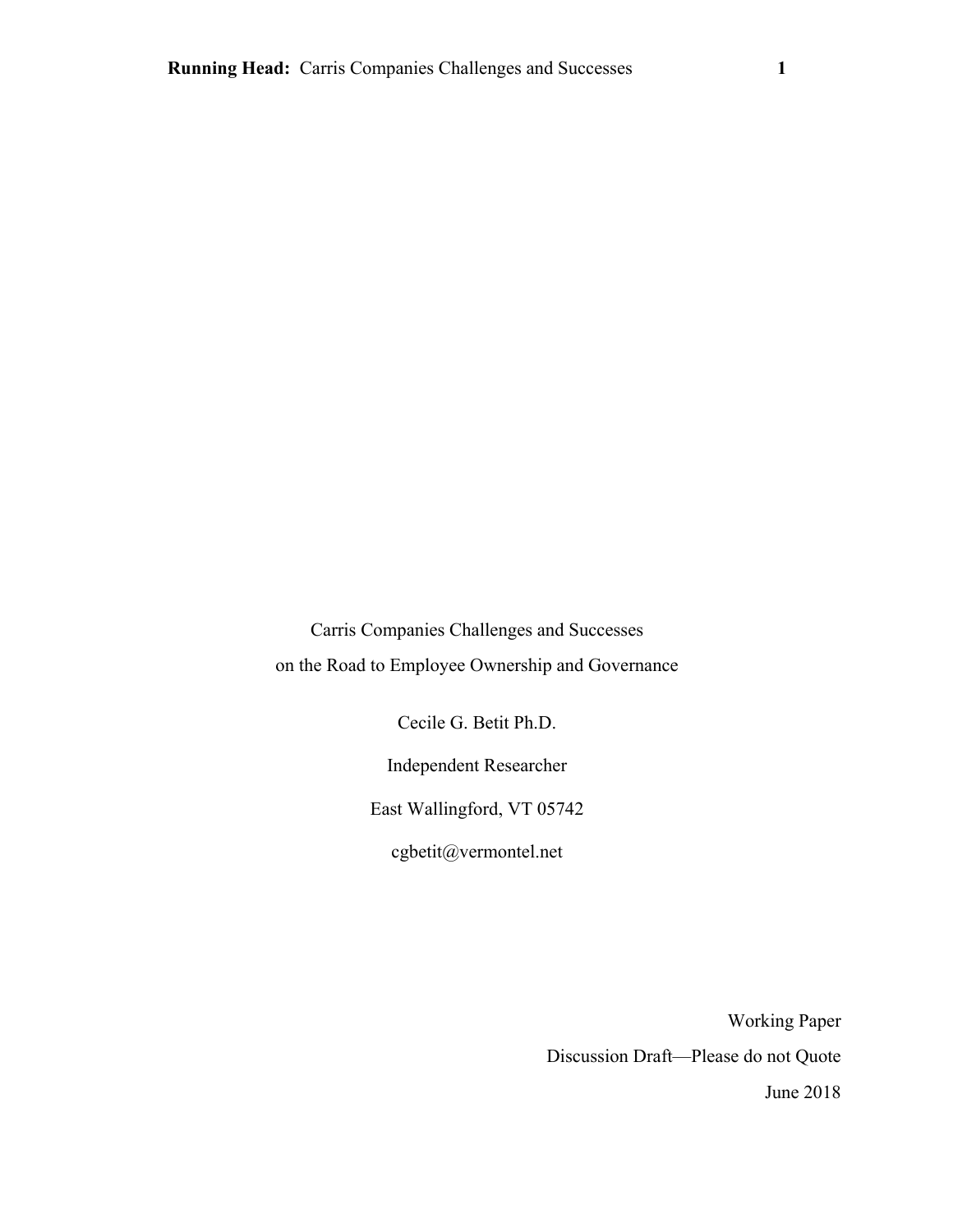# Carris Companies Challenges and Successes on the Road to Employee Ownership and Governance

# Abstract

While many studies on employee ownership have used large data bases this paper is based on a mixed methods longitudinal study from 1996 to 2014 of the Carris Companies' transition from family-owned to employee-owned. This paper focuses primarily on elements of the transition including challenges to firm survival and employee retention/turnover. As an employee owned company, Carris achieved improved results similar to those reported for other employee owned companies. Profits have consistently grown. The company and its stock value have increased. Carris has acquired two companies.

Employees Ownership Employee Governance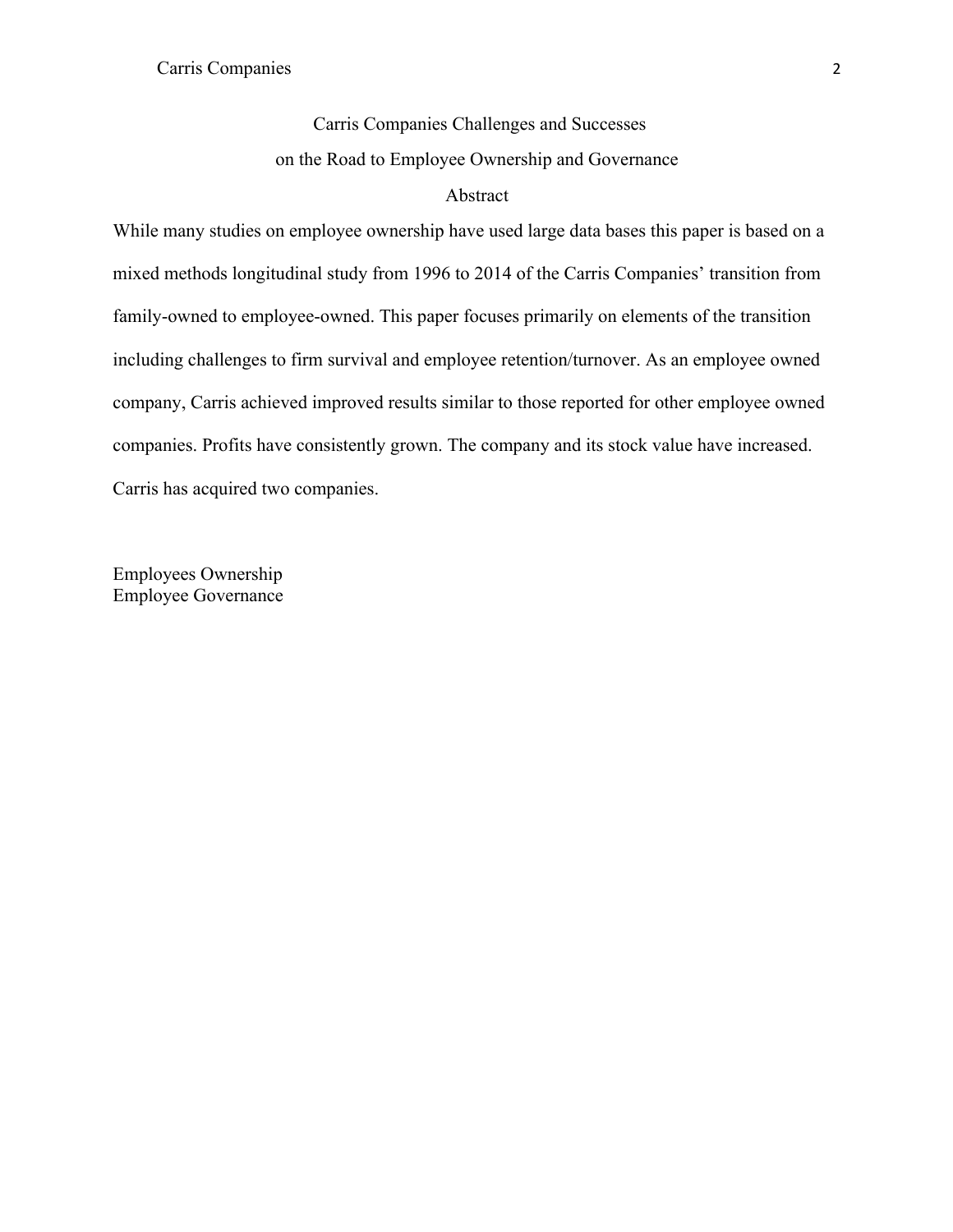# Carris Companies Challenges and Successes on the Road to Employee Ownership and Governance

As the numbers of US employee owners increase, $<sup>1</sup>$  research on employee ownership</sup> continues to report company performance improvements and positive outcomes for companies and workers. A recent summary of more than 100 studies representing several countries concluded, "Not only is employee ownership linked to higher company performance on average, but it may also add to worker pay, employment stability, and company survival" (Kruse, 2016). Don Jamison, Executive Director, in addressing the Vermont Employee Ownership Center's 2017 Annual Conference, cited similar outcomes adding: keeping a company rooted in its community, increasing the number of people who build wealth through shared ownership, earning higher incomes, receiving better benefits and much better retirement benefits.<sup>2</sup>

# Literature Review

The Carris Companies transition experience, building a culture of ownership (Weltman, Blasi & Kruse 2015), congruent with the findings stated above will be explored throughout this paper in relationship to the company's survival—"an understudied area" (Blasi, Kruse  $\&$ Weltman 2013) within challenges and employee turnover/retention (Kurtulus, F. A. & Kruze, D. 2017). It deserves to be noted in contrast to 'big picture' research foci using large data bases yielding economic, social and business effects involving profitability, productivity and compensation for employee ownership (Blasi & Kruse 1991; Caramelli, 2011; Carberry, 2011), the Carris longitudinal study (1996-2014) was one of organization change through its transition

<u> Andrew Maria (1989)</u>

 $1$  "According to data available from the Department of Labor, there were 6,669 ESOPs covering 14.4 million participants and holding close to \$1.3 trillion in plan assets as of the end of 2015. A total of 10.8 million participants were active employees, which represents a 2.5% increase in the number of active ESOP participants from 2014." See https://www.nceo.org/articles/esops-by-the-numbers. For additional information re the number of workers in 2018, see https://www.statista.com/statistics/192361/unadjusted-monthly-number-of-full-time-employees-in-the-us/ accessed May, 2018

<sup>2</sup> Vermont Employee Ownership Conference 2017, June 2.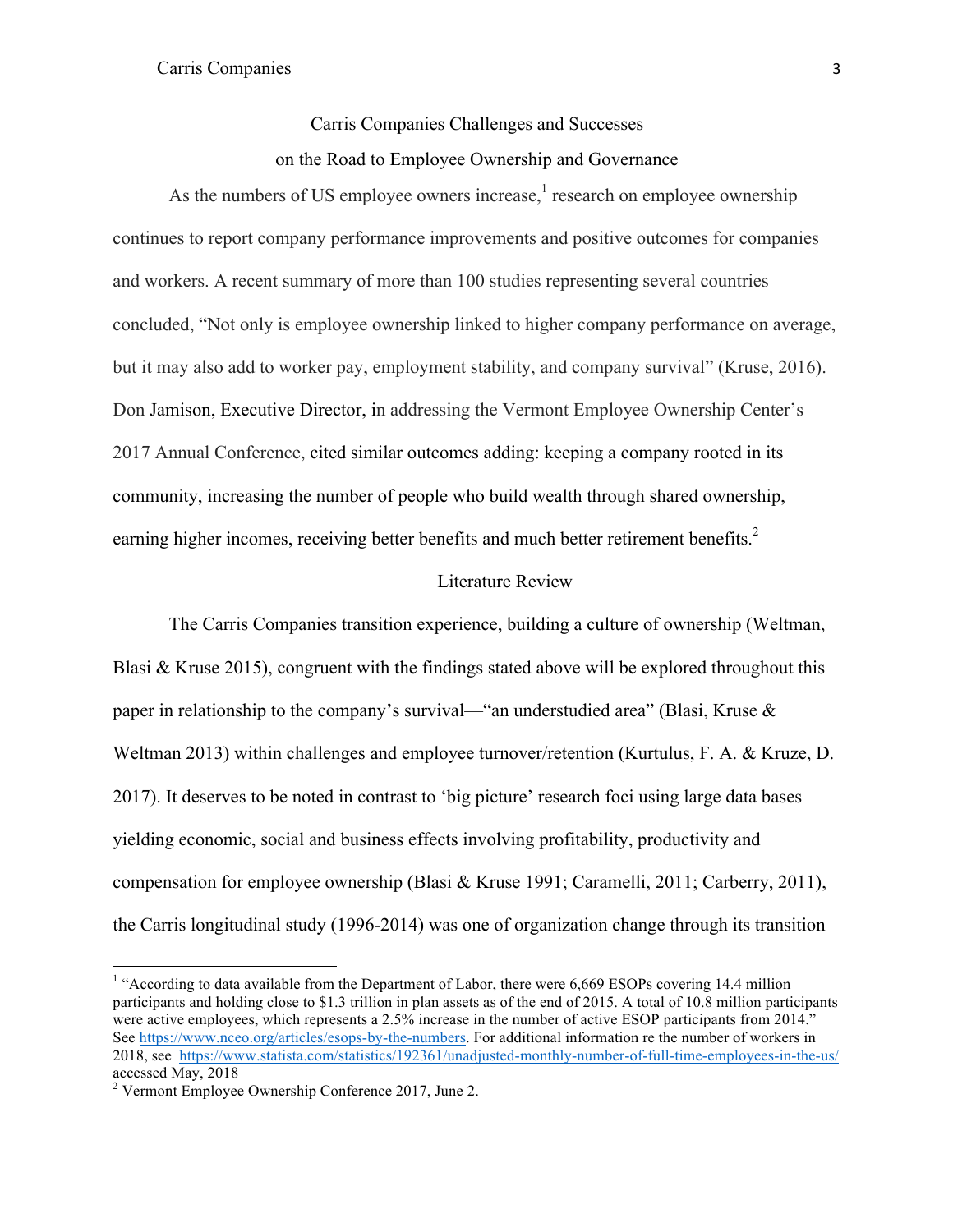(see Appendix A for relevant **s**elected features of Carris employee ownership and governance) from a family owned to an employee-owned and governed company (Betit, 2005). While employee-owners are shareholders and stakeholders, the Carris transition was marked by Bill Carris' unusual decision to join employee ownership with employee governance<sup>3</sup> (Blasi  $\&$ Kruse, 1991; Smith, 1985). Employees were participants<sup>4</sup> in designing the Employee Stock Ownership Plan<sup>5</sup> (ESOP), its allocation structure, roll out and implementation. Carris employee owners currently serve on the Board of Directors, on the Corporate Steering Committee and as ESOP Trustees.<sup>6</sup> Voice, representation and learning opportunities continue as essential features for encouraging a Carris culture of employee ownership<sup>7</sup> (Blasi and Kruse, 1991) and governance.

Procedures, policies and educational opportunities for employee and organization development were put in place throughout Carris during the transition. In the *Long Term Plan* written for employees Bill Carris set the stage for employee engagement, commitment and cooperation (Blasi et al 2013; Poutsma, Van Eert and Ligthart 2017):

In a structure where all levels of employees have a voice in the distribution of

<sup>3</sup> In *Mechanisms of Governance,* O.E. Williamson (E. 1996) notes the importance of the change from the time when those in the field acted "as if institutions could be ignored." (1996. 328). He posits the point of the "firm-asgovernance structure" (1996, 356), the need for microanalysis and the study of alternative forms of corporate governance (1996 357).

 $4$  Bill Carris, as owner, made 2 decisions, the remaining ones were made through consensus.

<sup>&</sup>lt;sup>5</sup> An ESOP is a deferred benefit plan established within the United States Employee Retirement Income Security Act (ERISA) in which a company purchases shares of its own stock and places them in trust for its employees who may claim their shares or sell them back to the company when they quit or retire. Distinguishing an ESOP are: legal requirements to invest primarily in securities of the sponsoring employer; the ability to borrow money; and tax advantages. See the National Employee Ownership Center https://www.nceo.org/ for more information. 6

 $6\sigma$  Carris has provided and continues to provide extensive learning opportunities for fiduciary and role responsibilities and carrying them out.

 $<sup>7</sup>$  Blasi and Kruse (1991) expand the idea of representation in governance to shareholder rights.</sup>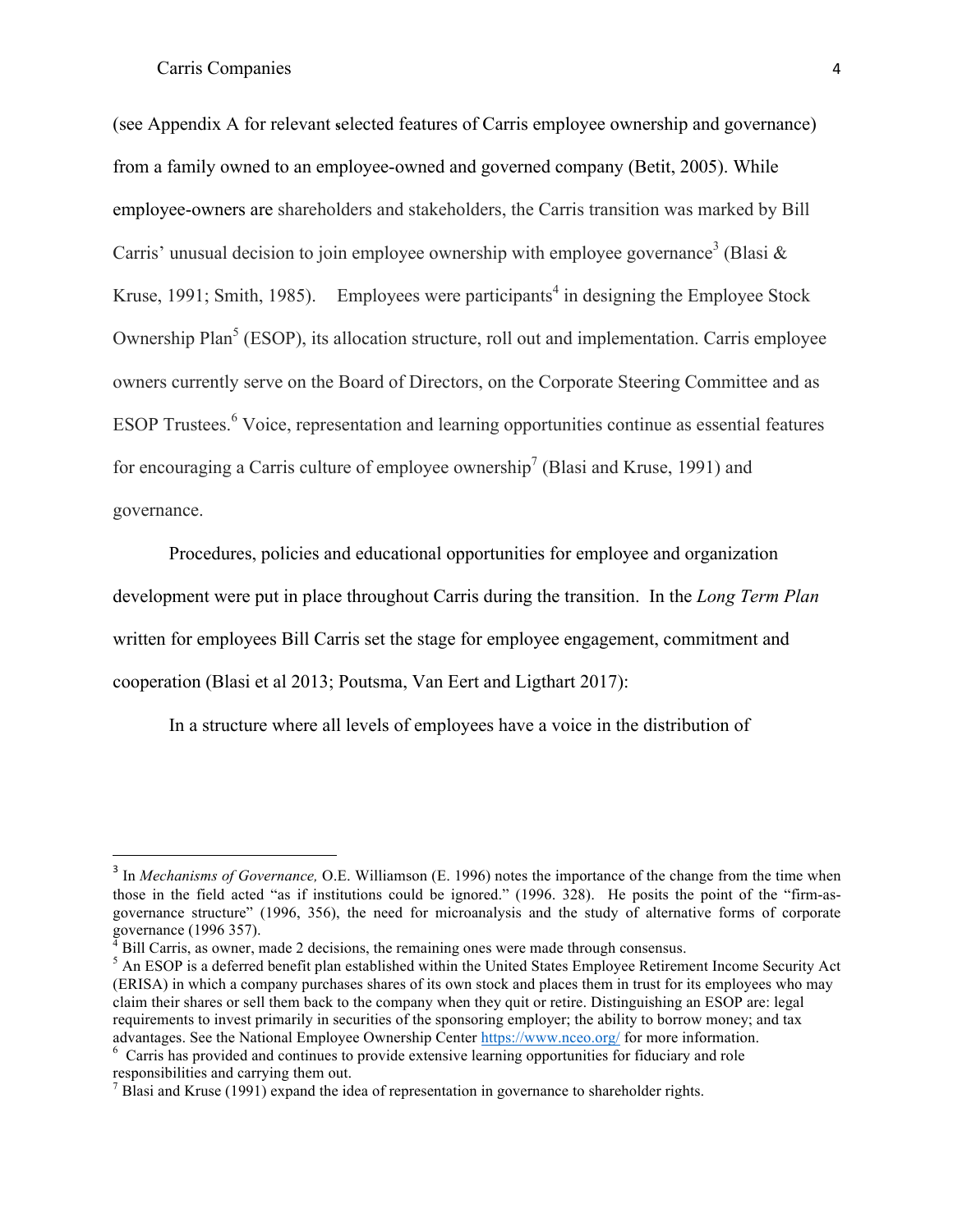<u> Andrew Maria (1989)</u>

wealth $^8$  and the overall direction of the organization, it follows logically that the common good will come first and that the individual will be the benefactor. Instead of being on opposite sides of the fence, a very powerful organization can evolve where everyone will be pulling in the same direction to accomplish the same goals and common good.... Not only would an organization be much more effective, but those gains resulting from such an effort would be divided up by a smaller group because the owners and workers are now the same people. Thus, the pie gets bigger. (Carris, 1994, 4)<sup>9</sup>

The economic pie getting bigger and more inclusive through employee ownership may well describe the shape and perhaps expectations of American capitalism changing through individual and group efforts as well as social, political and economic changes at the local and wider cultural levels (Carberry, E. J. 2011; Carey, 2004; Freeman, et al 2010; Roche, O. & Shipper, F. 2011; Blasi,. et al 2013; Kurtulus, F. A. & Kruze, D. 2017).

Blasi, Freeman and Kruze (2013) may well be advancing the argument for both employee ownership and governance as they describe how worker citizens shared in profits and ownership within the fishing and whaling industries before the passage of the US Constitution. They joined democratic and economic principles within the nation's early economic identity. In 1792, legislation tied tax reduction to profit sharing as a practical intervention for rebuilding the cod

<sup>8</sup> A basic tenet within the *LTP,* was a tithe of pretax, pre-profit share and pre-ESOP distribution. In 1997, the Carris sites Charitable Giving Committees were formed to give employee owners the experience of distributing the wealth of the corporation. Requests from non-profits are brought to the site Charitable Giving Committee, through site employee-owners, who in several instances also deliver the check. In developing the program, it was recognized that there might be some controversy as to the causes supported. Local committees developed their own guidelines to meet Carris Foundation requirements: the request must be for more than \$100 from a recognized 501 charity. <sup>9</sup>In recognizing and maintaining fiduciary responsibility/accountability of the Board of Directors to its shareholders,

Bill Carris' view approached Kaufman and Englander's observation that "corporate governance looks quite different when the firm is considered as a cooperative team to produce new wealth....boards should represent those stakeholders that add value, assume unique risk, and possess strategic information" (2005)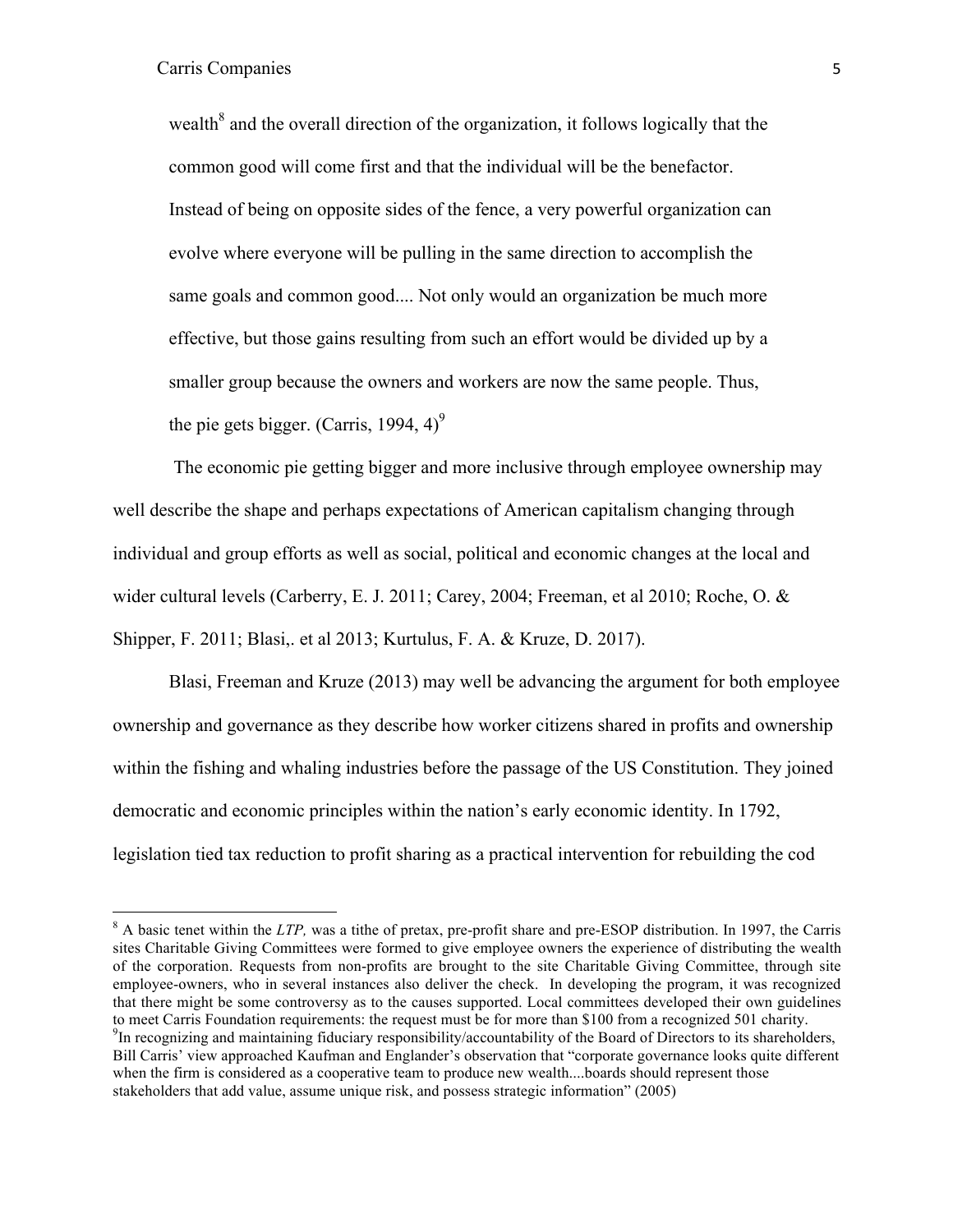fishing industry which had suffered during the American Revolution. The 1800s saw entrepreneurs and industrialists building great companies and rewarding employees with profit sharing/employee ownership: Pillsbury, Eastman Kodak, Proctor and Gamble among them. This view continues into the present era, shared, among others by Exxon Mobil, General Motors, Ford Motor Company, Microsoft, Apple Computer (Blasi et al, 2013); Kurtulus, F.A. & Kruze, D. 2015).

A "broadly shared prosperity" as basic for a democracy to flourish and thrive seems to have more emphasis within a mix of growing alarm and a renewal of understanding (Kurtulus, F. A. & Kruze, D. 2015). Growing inequality is a human made problem and one that is solvable. Several works point to employee ownership as reducing inequality without diminishing the positive elements in capitalism<sup>10</sup>. Employee ownership encourages options (Kelly, M. 2012; Gates, 2000; Blasi, et al 2013; Kruze, 2016; Alprovitz, 2005).

# Carris

In  $1980<sup>11</sup>$ , William (Bill) H. Carris had two primary goals in mind when he purchased the company from his father, Henry, the founder of Carris Reels,:

• The company's next owners would be those who made the company and the Carris family successful: its employees.<sup>12</sup> As he was preparing for the transition, to insure their

<sup>&</sup>lt;sup>10</sup> This has been one of Bill Carris' consistent elevator pitches. As Vermont State Senator, he had many opportunities to promote employee ownership in the context of democracy and capitalism. As the implementation of the *LTP* at Carris clearly demonstrated, political and economic democracy are complementary.<br><sup>11</sup> Already in the 1980's when Bill Carris was exploring ways and means to transition ownership to the employees,

employee ownership had sufficient interest to have two national organizations supporting the effort (their work continues): The ESOP Association, see http://www.esopassociation.org/ and the National Center for Employee Ownership https://www.nceo.org/<br><sup>12</sup> Bill Carris often spoke in conversation and interview of "sweat equity" as capital, giving employees a rightful

place at the table for voice and fruit of their work. At times, he would add, "it is a matter of morality—a moral responsibility."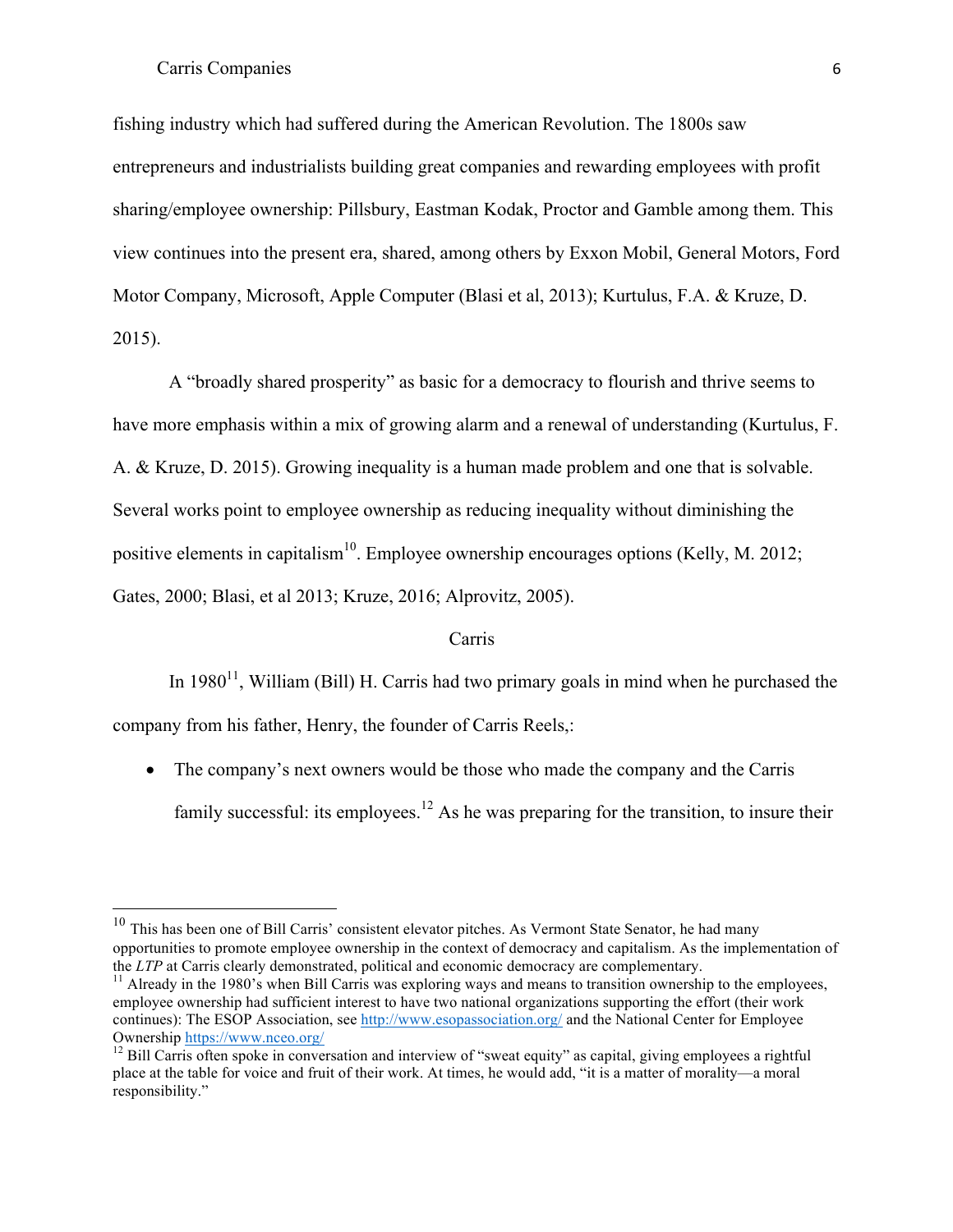<u> Andrew Maria (1989)</u>

success and to give the company a strong start as employee owned, he set the sale price at 50%<sup>13</sup> of market value.<sup>14</sup>

• The company would have participative management to give everyone voice—this later evolved into the goal for 100% employee governance<sup>15</sup> with employees on the Board of Directors.

Of the two goals, employee governance continues to be the more unusual. Bill Carris tied employee ownership and employee governance with "one person/one vote<sup>16</sup>" (Carris, 1994) in contrast to ESOPs where vote is linked with share amounts. In the *LTP* transition design written for the employees, Bill Carris said

In a structure where all levels of employees have a voice in the distribution of wealth<sup>17</sup> and the overall direction of the organization, it follows logically that the common good will come first and that the individual will be the benefactor. Instead of being on opposite sides of the fence, a very powerful organization can evolve where everyone will be pulling in the same direction to accomplish the same goals and common good.... Not only would an organization be much more

 $13$  As a sign of trust, the free portion was distributed to employees first. The free portion being given first had a range of responses. There were those who understood Bill Carris' motivation and his appreciation while others felt he was naïve or wrong to do so.

<sup>&</sup>lt;sup>14</sup> Mike Curran email of August 17, 2017: speaking of Bill Carris' gift to the Carris employees, "The importance and generosity of the seller to employee ownership can't be overstated. I suspect a maximized sale price would doom most ESOPs to struggle for a long time before success or the more likely outcome of failure

<sup>&</sup>lt;sup>15</sup> An important conversation with Professor George C. Lodge during his attendance at the Harvard Executive Program, helped Bill Carris' clarify his goals for 100% employee governance.

<sup>&</sup>lt;sup>16</sup> In conversations, Bill Carris points to a lifetime in Vermont and representative democracy encouraging his choice of 'one person, one vote.' The traditional Vermont heritage as lived experience has valued both freedom and equality. For additional discussion on these two values, see Betit (1991).

<sup>17</sup> A basic tenet within the *LTP,* was a tithe of pretax, pre-profit share and pre-ESOP distribution. In 1997, the Carris sites Charitable Giving Committees were formed to give employee owners the experience of distributing the wealth of the corporation. Requests from non-profits are brought to the site Charitable Giving Committee, through site employee-owners, who in several instances also deliver the check. In developing the program, it was recognized that there might be some controversy as to the causes supported. Local committees developed their own guidelines to meet Carris Foundation requirements: the request must be for more than \$100 from a recognized 501 charity.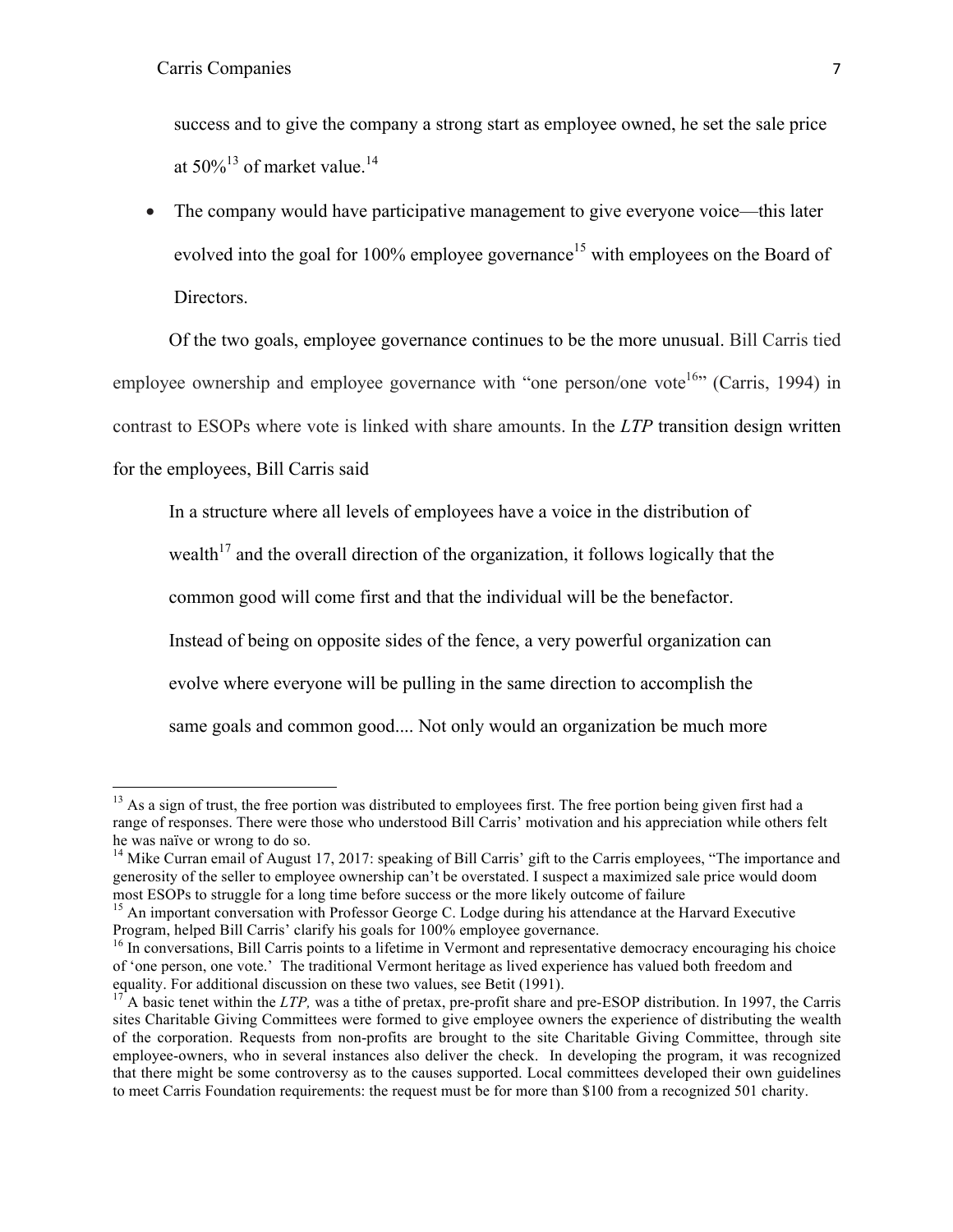<u> Andrew Maria (1989)</u>

effective, but those gains resulting from such an effort would be divided up by a smaller group because the owners and workers are now the same people. Thus, the pie gets bigger. (Carris, 1994, 4)<sup>18</sup>

Carris was put to the test working through difficult decisions for survival requiring good citizenship and cooperation within the vision and stated goals of 100% employee-ownership and employee-governance (Blasi et al 2013; Poutsma et al 2017).

### Methodology

The mixed methods longitudinal research of the Carris transition to 100% employeeownership and 100% employee governance began in February, 1996 and concluded in May 2014 when the company achieved its goal of 100% employee governance (operationally defined from the beginning of the transition as having employees on the Board of Directors). Confidentiality, proprietary information<sup>19</sup> and open access were outlined.

The Carris research was designed to study the organization change transitioning from family to employee ownership. There are few instances of longitudinal mixed methods research available in a whole system/large group transition and few contemporary links and bridges between actual "change" work in the field and the academy (Bartunek, Balogen & Do, 2011). **Oualitative** 

The qualitative research methods included field study—participant observation and simple observation and notetaking at meetings among others those: involving the Corporate Steering Committee, ownership, decision-making, governance, training in functional skills for

 $18$ In recognizing and maintaining fiduciary responsibility/accountability of the Board of Directors to its shareholders, Bill Carris approached Kaufman and Englander's observation that "corporate governance looks quite different when the firm is considered as a cooperative team to produce new wealth....boards should represent those stakeholders that add value, assume unique risk, and possess strategic information" (2005)<br><sup>19</sup> The Carris is a private company in a highly competitive market. For this paper, copies of information shared with

employees on power point slides has removed specific financial data and shown ratio of changes by years. Employees saw the original slides with full specific financial data.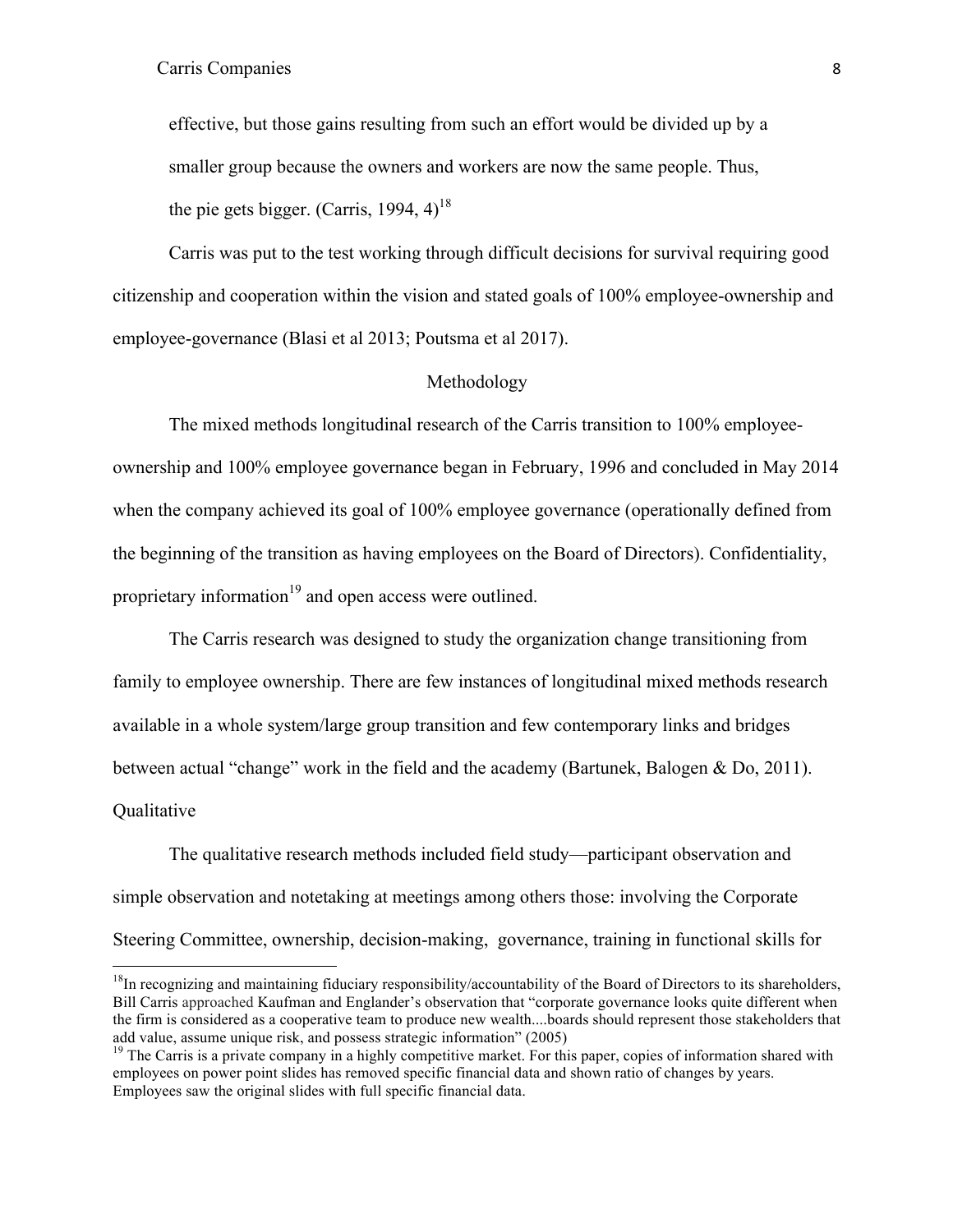ownership, interviews and ethno-methodology. Regularly scheduled conversations (at least monthly) with Bill Carris about his goals and plans for employee ownership and governance, Mike Curran in his role as Vice President and later CEO and with other managers. Regular attendance at employee-owners training activities, corporate governance meetings, selected ESOP trustees meetings, state of the company meetings (Vermont and Connecticut), strategic planning meetings (first cycle), task force meetings (health insurance), human resources (summit, presentations and information sessions) and others, provided a direct means of working with elements of the transition. No restrictions were placed on access to information or personnel or to materials published.

Interviews took place throughout the study across company employee roles on a regular basis. All sites were visited in the course of the study with interviews, meetings and often photos. Quantitative

The quantitative study elements included:

- 4 Surveys—all US Carris Reels employees— response rate approached 70% for Study 1 (1996), 3 (1998) and 4 (2007). Study 2 (1996) had a response rate of 41.5%.
- 2 Corporate Steering Surveys— $1<sup>st</sup> 100\%$  response rate and the  $2<sup>nd</sup> 50\%$ .

# Ownership at Carris

To recognize their contributions, Bill Carris wanted Carris employees to have full voice in governance as shareholders/owners and not just psychological ownership (Poutsma et al 2017):

As meaningful as emotional ownership is to the employee, however, **legal ownership** is what gives them their fair share of the fruits of their labors and control over the organization to which they devote so much "blood, sweat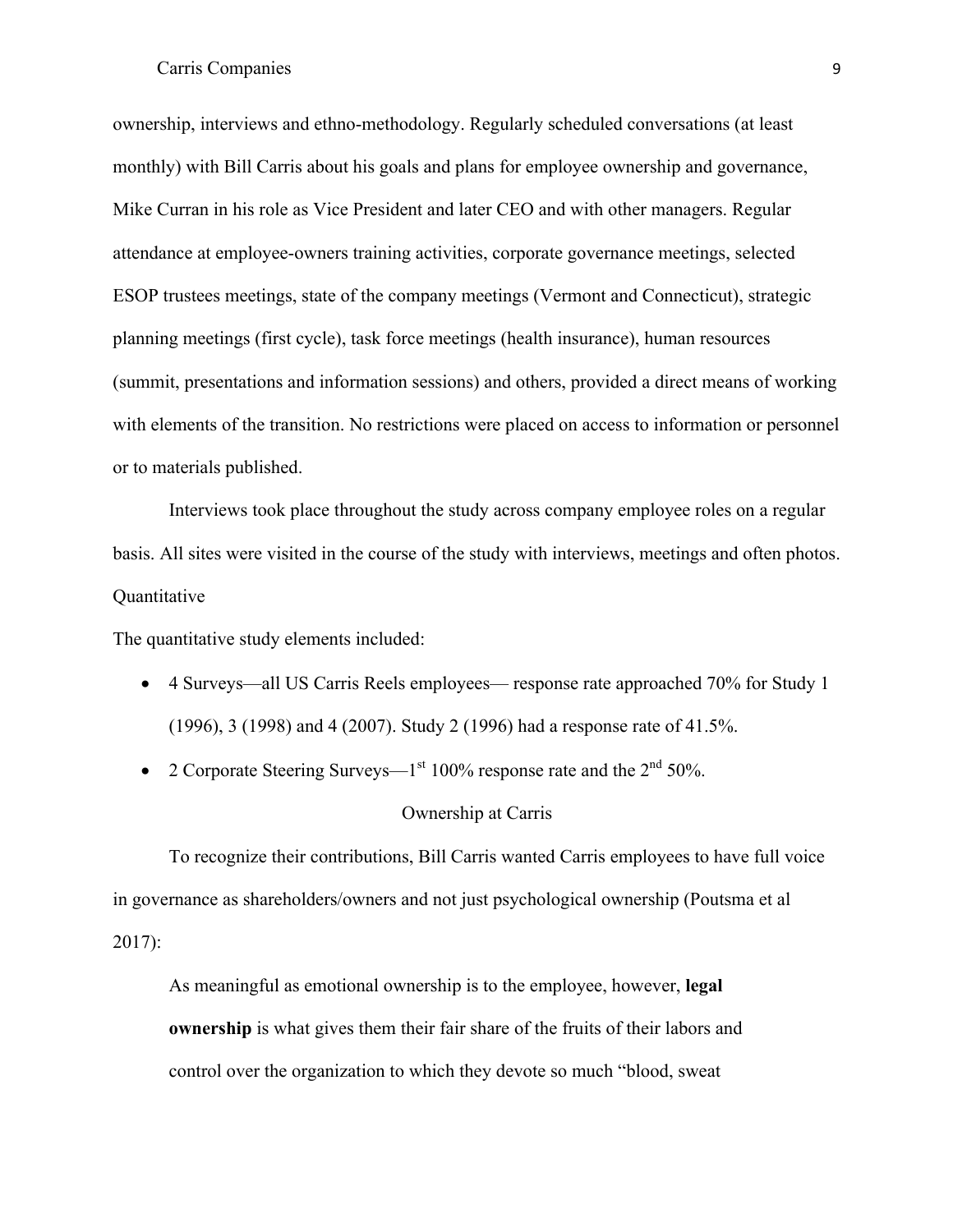<u> Andrew Maria (1989)</u>

and tears." True devotion and loyalty to a company seem to be essential attributes of what ownership should be. Morally, such devotion should be complemented with legal ownership (Carris, W, 1994, 4).

Methodically throughout the *LTP*, Bill Carris wove his vision and rationale as a conversation with employees for them to be empowered in the workplace, to have the opportunity to create their own wealth and to have voice in creating the structure for the transition and the 'new company' (Weltman et al 2015, Scherer et al 2010; Poutsma et al, 2017).

Employees are the best and most timely source of information, so this power should be utilized. The most effective organizations are those that strive to find ways to generate and process this knowledge in practical, efficient ways. This will happen when employees are owners and we move away from "monarch-type" leadership to where everyone participates in decision-making. A structure for this to work still needs to be defined. (Carris, W, 1994, 3)

From the beginning, employees engaged with the mission statement, "To improve the quality of life for our growing corporate community." Community in the context of the *LTP* involved Carris and wider community.

Throughout the *LTP*, Bill Carris outlined values, processes and qualities (hard and soft) he thought were required for the transition to be a success for the employees. Profit is mentioned 113 times often from the point of view of employee and corporate well-being<sup>20</sup> (Kurtulus and Kruse 2017):

<sup>&</sup>lt;sup>20</sup> The National Center of Employee Ownership has recently published research "Employee Ownership & Economic Well-Being: Household Wealth, Job Stability, and Employment Quality among Employee-Owners Age 28 to 34".... "Among the sampled workers, all ages 28 to 34, workers who are employee-owners have 92% higher median household wealth; 33% higher income from wages; 53% longer median job tenure--relative to workers who are not employee-owners" (NCEO, 2017, 1). see https://www.ownershipeconomy.org/wpcontent/uploads/2017/05/employee\_ownership\_and\_economic\_wellbeing\_2017.pdf accessed June 2017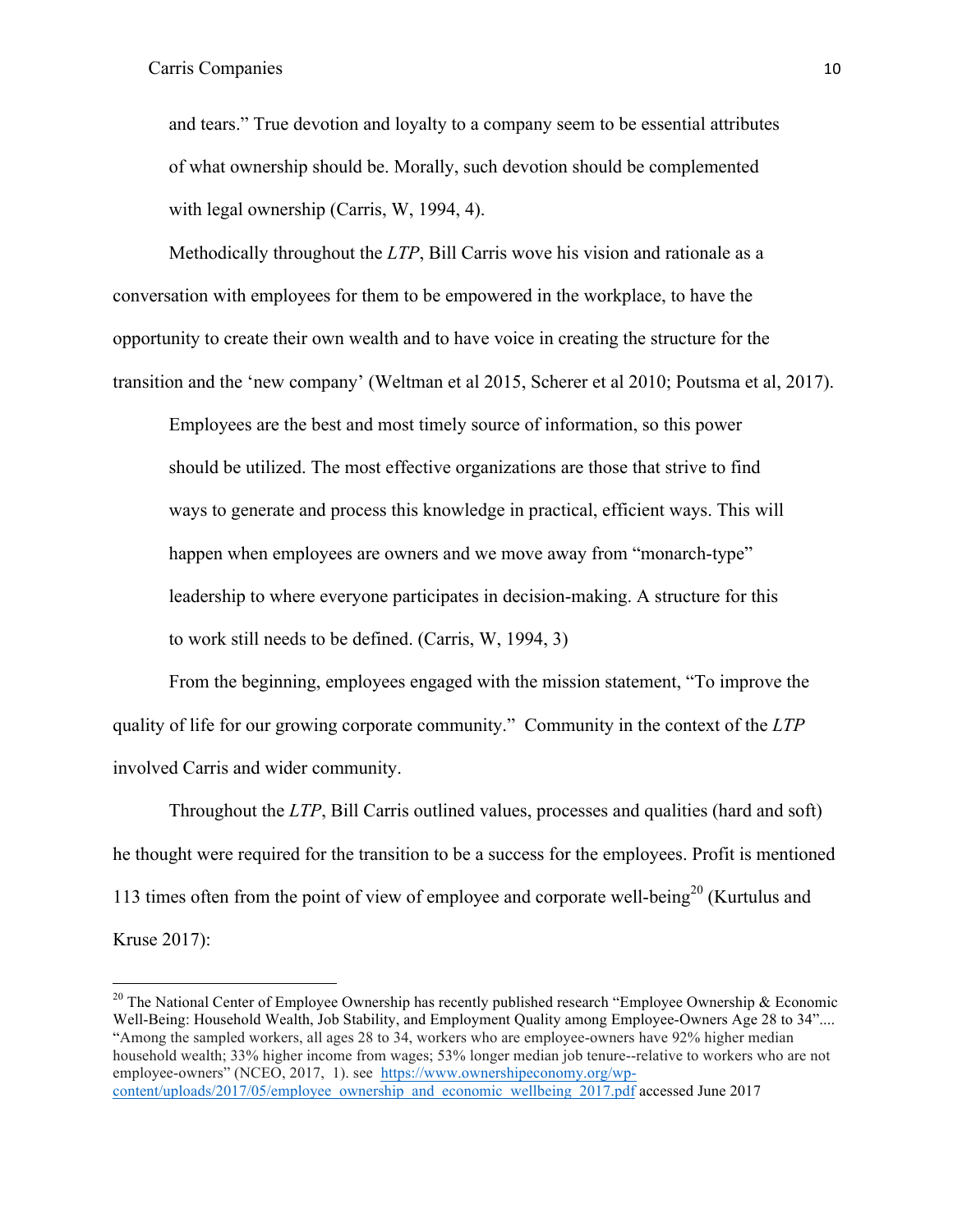Although it may seem inconsistent to focus heavily on profit when my mission is to improve one's quality of life, the fact is that profit actually goes hand in hand with this goal. **Profit is the critical means to achieve our mission**. Without it, **no** organization such as ours can survive. Without profit, the goal cannot survive. (Carris, W. 1994, 17)

Bill Carris often spoke of Carris Reels as being values driven<sup>21</sup> and the *LTP* described the transition to a consensus style, employee ownership/governance participative culture (Pinto 2017) involving experiential bases such as ongoing training, education and communication oriented activities. These were designed to help employees to think and to act as owners, making good and profitable decisions for the company (Poutsma et al 2017). In addition to the many and varied internally oriented activities, there were externally oriented ones. All employees were encouraged to increase personal capacities and to participate in internal and external education opportunities, the goal of full participation from hourly employees as owners (Doucouliagos, 1995) continues. They have "input on longer term initiatives but in daily life, the reels still need to be pounded out the door." $^{22}$ 

Carris has worked to be a good employer--Bill Carris explained that there could be no rational reason for an employee owned company not to pay as much as it could, within typical business constraints. Carris employees have a solid benefit package with insurances, 401K, their ESOP and a Carris paid retirement plan. They experience profitability through monthly incentives and annual profit sharing (18.6%). Profitability is recognized as important for company well-being and for the company's annual valuation which affects the stock value.

<u> Andrew Maria (1989)</u>

 $21$  For another employee owned company that is value driven in the competitive marketplace, see Calo, T. J., Roche, O.; Shipper, F., 2011 "Principled Entrepreneurship And Shared Leadership: The Case of TEOCO (The Employee Owned Company).

<sup>&</sup>lt;sup>22</sup> Mike Curran email of August 17, 2017.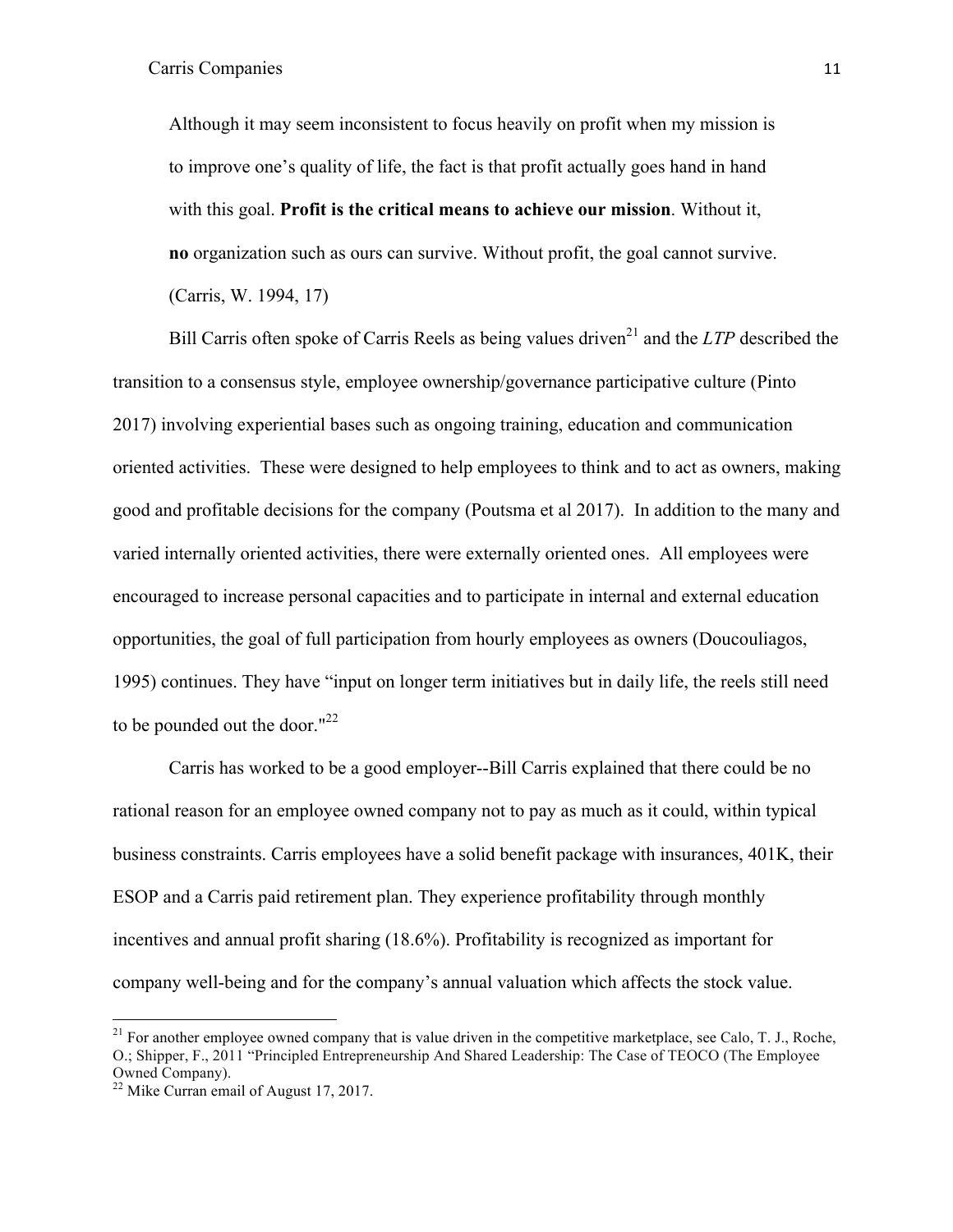In surveys and interviews, employees and former employees have been consistent in stating the differences, company ownership made in their lives (Poutsma et al 2017). They note that profitability increases their annual profit sharing checks and the company value increasing gives them more comfort about their retirement (Weltman et al 2015).

# Carris: Employee Owned and Governed

In 2017, employing 750 people (200 of these in Mexico and Canada) with over \$100 million (US) in sales, Carris<sup>23</sup>, headquartered in Proctor, Vermont (US), manufactures, assembles and recycles a variety of wood, plastic and metal reels (bobbins) for steel and wire cable. Manufacturing plants are located in the US (California, Connecticut, North Carolina, Texas, Virginia and Vermont—wood, plastics and tin and bolts), Canada and Mexico. Within a mirror plan Mexico has 100% employee ownership. Carris has seven reel recycling centers (three in the US, three in Canada and one in Mexico).

In 2008, as a new 100% employee-owned company, Carris entered a financial partnership with J. Hamelin Industries, a long-term, high-quality reel manufacturer and recycler in Quebec and Ontario, Canada. In 2015 Carris Reels became 100% owner. Presently, J. Hamelin Industries is not employee-owned. In September 2016, Carris Reels purchased Lone Star Reel Company in Texas. Plans call for that site to become employee owned.

Among the aspects of Carris' unique governance structure is the Corporate Steering Committee<sup>24</sup> (CSC) which meets for three days, twice each year. The group is

 23For information on Carris, see www.carris.com/

 $24$  For more information re the unique efforts of the Corporate Steering Committee and its work, see Berry D. & Fitz-Gerald, D., 2017 and Betit, C.G. 2015, 2005, 2002a and 2002b.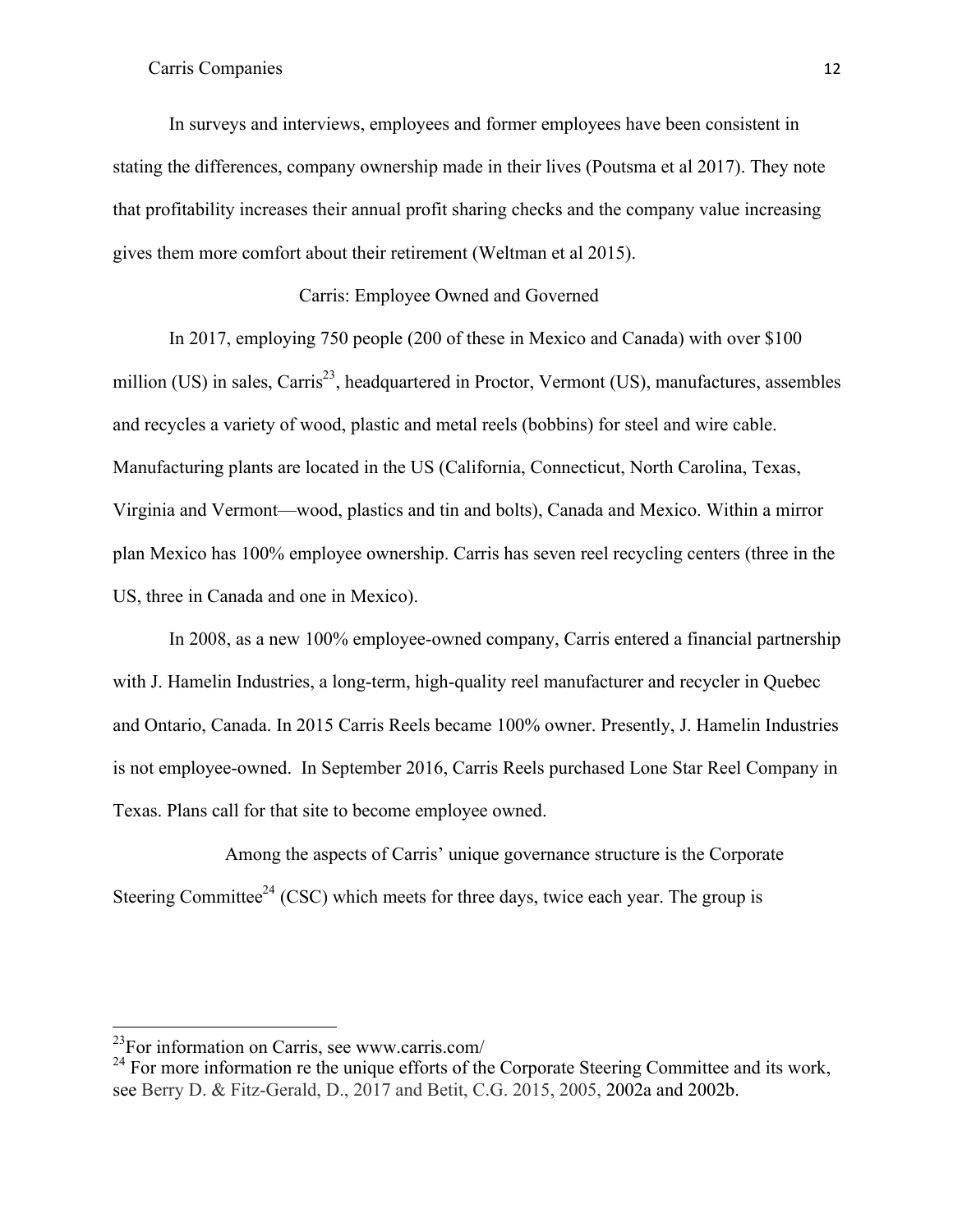comprised of the Chair of the Board/Former Owner<sup>25</sup>, Corporate Management, Site Management and Employee Representatives (1 per each site; 1 for each 50 employees within a site). The group decision making style of choice is consensus. ESOP Trustees (2 managers and 3 employees) are internal and attend the CSC Meetings. The CSC directs the ESOP Trustees regarding the selection of the Board of Directors. Two non-executive Carris employees are members of the Board of the Board of Directors and attend CSC meetings. Corporate Milestones during the Transition and as Employee Owned

The transition to employee-ownership and employee governance occurred concurrently within other changes at Carris Reels. There were many positive corporate milestones achieved and difficult losses. Positive milestones during the transition and as an employee owned company include:

- Becoming an S corporation in 2008
- Paying the ESOP debt in full in 2010
- Reaching the goal of 100% employee governance in 2014 as 2 employees were seated as full voting Members of the Carris Board of Directors
- Continue with internal ESOP Trustees adding 3 years to term and training for the 3 employees who sit as full fiduciaries with CFO and Human Resources Manager
- Increasing valuations every year as a 100% employee owned company (see Silhouette of Stock Value below)
- High profit sharing and monthly productivity bonuses--breaking previous records
- Moving into Mexico
- Surviving 2 national recessions
- Becoming majority employee owners at 65% in 2005

<sup>&</sup>lt;sup>25</sup> As the company began the purchase of stock, a requirement was that Bill Carris remain Chair of the Board "as long as Bill still held paper." All debt was paid off in 2010 and Bill Carris continues as Chair.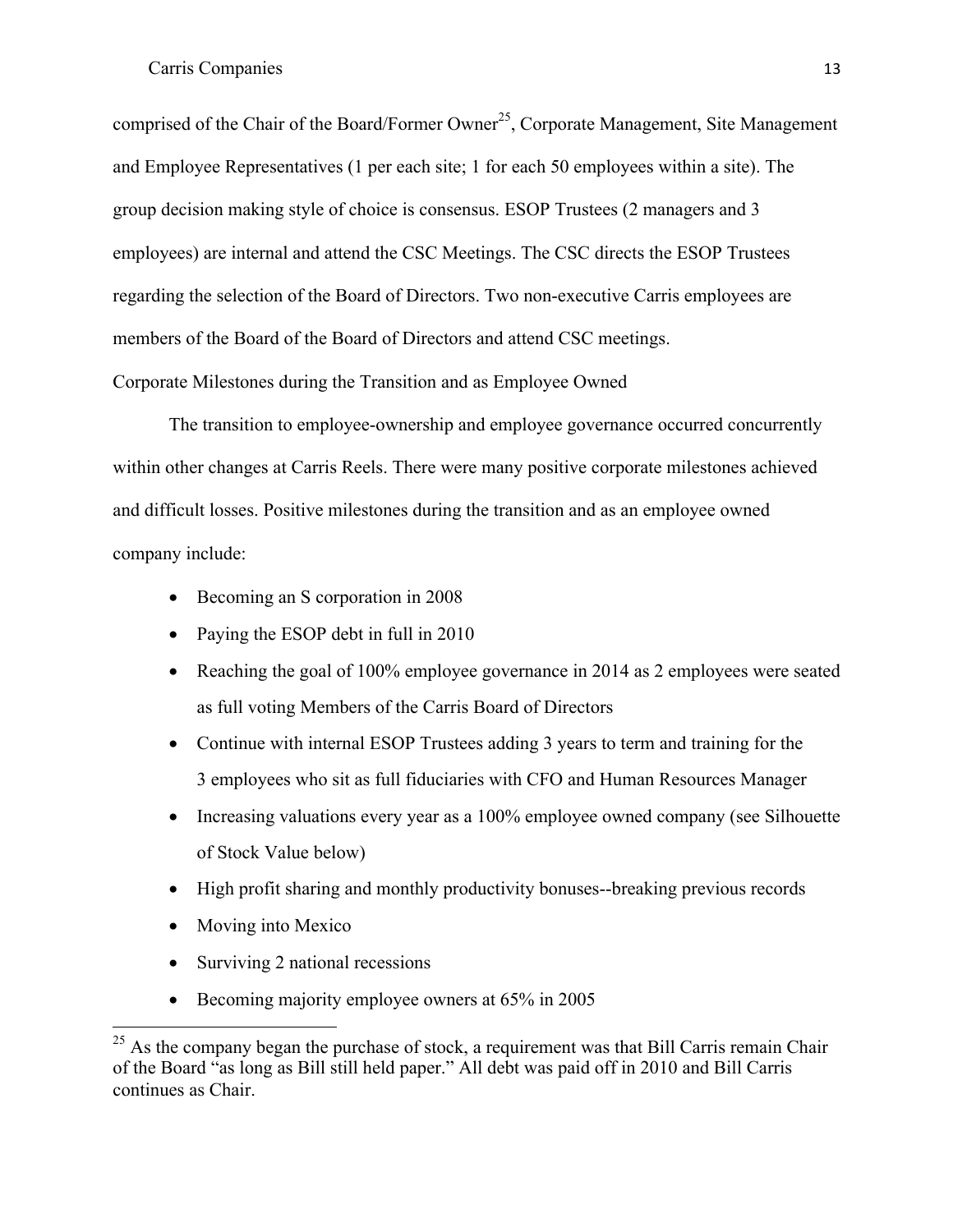- Purchasing and relocating corporate headquarters in Proctor, Vermont
- Purchasing real estate previously rented from Bill Carris
- Purchasing J. Hamelin Industries in Canada
- Purchasing Groggins Plastics (in VA)
- Purchasing Lone Star Reel (in TX)
- Successful internal succession: 2 CEOs (as the company was approaching 50% employee ownership, Bill Carris stepped down as CEO remaining Chair of the Board:
	- o 2005 Michael (Mike) Curran former Vice President (Production and Operations) led the company to 100% employee ownership and through the design for the last steps for 100% employee governance (2 employees on the Board)
	- o 2014 David (Dave) Ferraro, former Vice President of Sales became CEO a few months before two employee owners started board service
- Participation and voice of employees with increasing significance in more areas of the company, strategic planning, decision-making, charitable giving, health care insurance, working conditions, safety, ongoing discussion of employee ownership selection process for Corporate Steering Committee, ESOP Trustees, and Board of **Directors**
- Named 2008 ESOP Company of the Year

Corporate losses during the transition (none have occurred since Carris employees became 50% owners in 2005) included:

- Selling Vermont Tubbs
- Closing Carris Ohio and Killington Wood Products (KWP; the facility remains in use for reel assembly)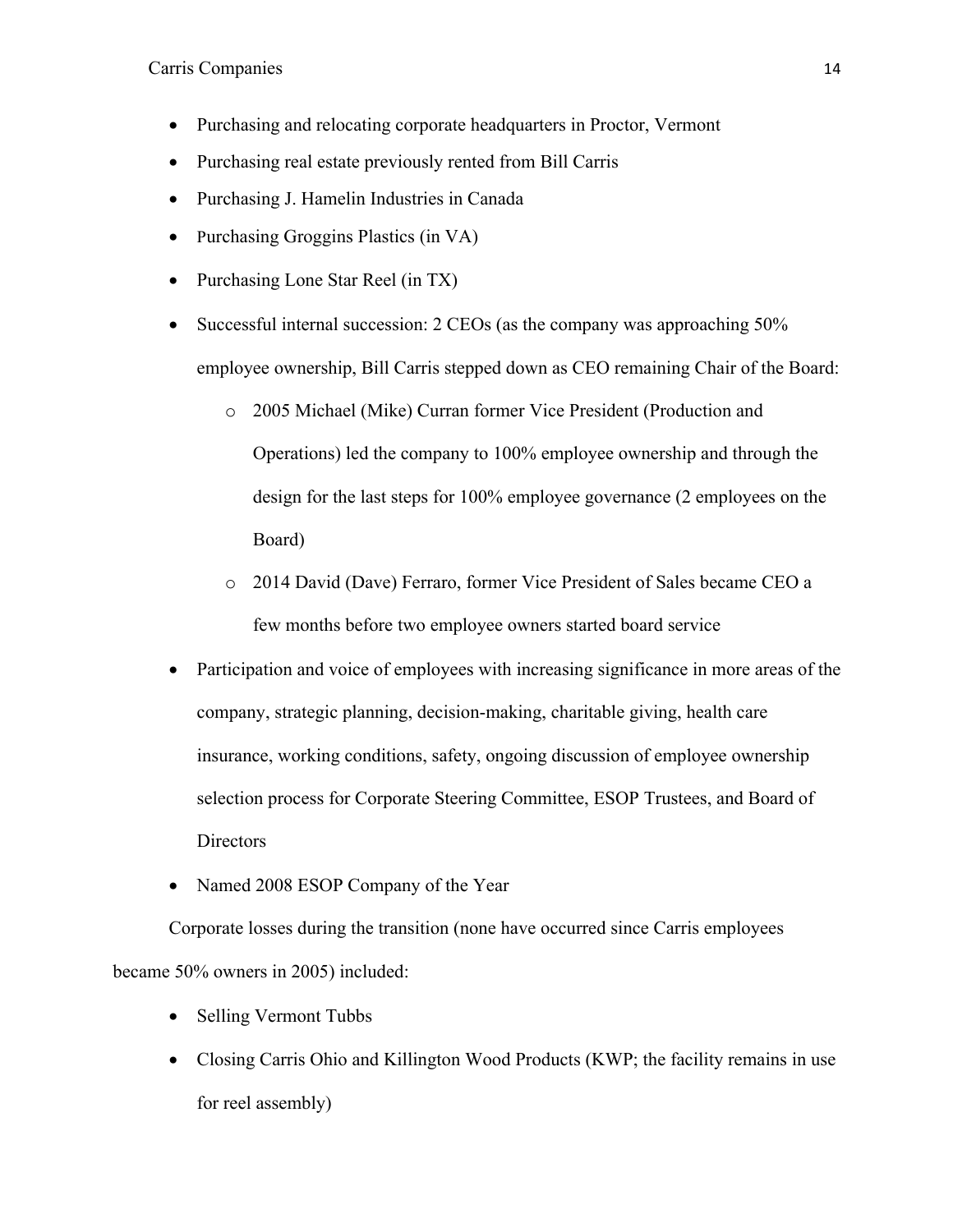• Retrenchment (which the company made gains to reverse as employee owned)

# **Retention and Turnover in Ownership and Governance**

Kurtulus and Kruse cite worker turnover intentions and job satisfaction job as measures of Quality of Life at Work (2017). In the chart below turnover was high in the years of the economic struggles. The reduction may be seen as an effect of employee ownership as it became more embedded in Carris culture.

The number of employees per site pertains as well to the questions from two of the Carris Studies on Quality of Life at Work that address turnover intention from the contexts of working for oneself and looking for another job. Working for oneself may be a more complex issue involving freedom than simply looking for another job. See the second question following the chart.

2007  $SA+A = \%$ 

|     |                                           |      |           | SA       | A        | U        | D        | SD      |
|-----|-------------------------------------------|------|-----------|----------|----------|----------|----------|---------|
|     | 4. I really wish I could work for myself. | 2007 |           | 37.3%    | 28.8%    | 15.3%    | 13.6%    | $5.1\%$ |
| СT  | 66.1%                                     | 1998 | <b>CT</b> | 40.0     | 23.8     | 16.3     | 10.0     | 10.0    |
| NC  | 64.7%                                     |      |           | 38.9%    | 16.7%    | 16.7%    | 22.2%    | $5.6\%$ |
| МI  | 55.6%                                     |      | МI        | 30.4     | 17.4     | 30.4     | 13.0     | 8.7     |
| VA  | 51.6%                                     |      |           | 12.0%    | 36.0%    | 28.0%    | 24.0%    |         |
| СA  | 48.0%                                     |      | <b>CA</b> | 36.1     | 22.2     | 27.8     | 11.1     | 2.8     |
| VT  | 45.3%                                     |      |           | $15.1\%$ | $30.2\%$ | 17.9%    | 21.7%    | 15.1%   |
| ALL | 54.6%                                     |      | <b>VT</b> | 18.9     | 26.5     | 24.3     | 24.9     | 5.4     |
|     |                                           |      |           | 40.0%    | $26.0\%$ | 22.0%    | $6.0\%$  | $6.0\%$ |
|     |                                           |      | NC        | 48.5     | 16.2     | 14.7     | 17.6     | 2.9     |
|     |                                           |      | VA        | 35.5%    | $16.1\%$ | 22.6%    | $16.1\%$ | $9.7\%$ |
|     |                                           |      |           | $27.3\%$ | $27.3\%$ | $19.4\%$ | $17.0\%$ | $9.0\%$ |
|     |                                           |      | All       | 27.8     | 24.5     | 22.9     | 18.9     | 5.8     |
|     |                                           |      |           |          |          |          |          |         |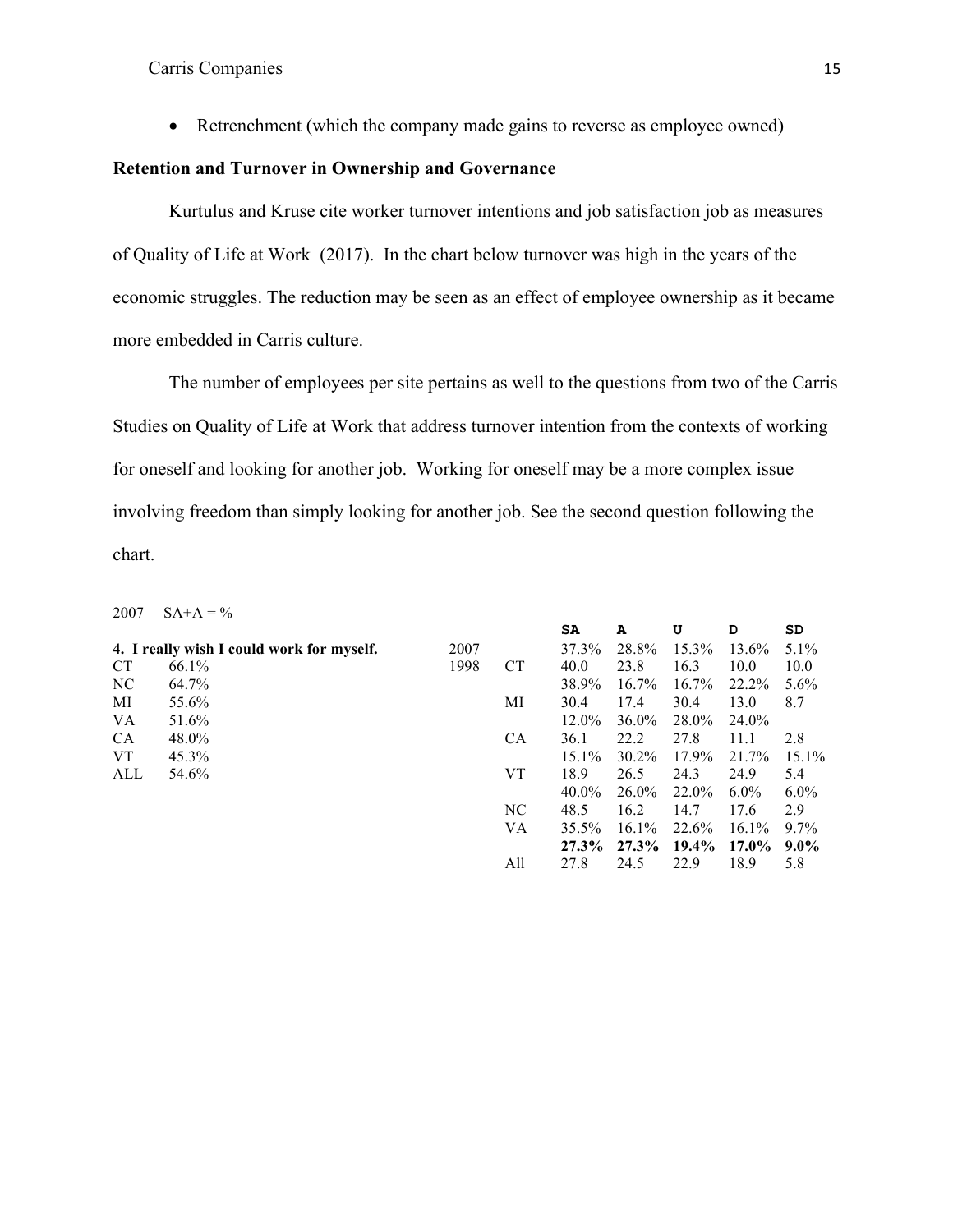| Carris Turnover History 1994 to 2016 |                       |                      |                      |      |                      |                      |             |                       |                       |                       |             |          |          |                        |                |                     |                 |                         |                         |                |                       |          |                |
|--------------------------------------|-----------------------|----------------------|----------------------|------|----------------------|----------------------|-------------|-----------------------|-----------------------|-----------------------|-------------|----------|----------|------------------------|----------------|---------------------|-----------------|-------------------------|-------------------------|----------------|-----------------------|----------|----------------|
|                                      | 199<br>$\overline{4}$ | 1995                 | 1996                 | 1997 | 1998                 | 1999                 | 2000        | 200<br>$\overline{1}$ | 200<br>$\overline{2}$ | 200<br>$\overline{3}$ | 2004        | 200<br>5 | 200<br>6 | 200<br>$7\phantom{.0}$ | 200<br>8       | 200<br>$\mathbf{Q}$ | 201<br>$\theta$ | 201                     | 201<br>$\overline{2}$   | 201<br>3       | 201<br>$\overline{4}$ | 201<br>5 | 201<br>6       |
| Count                                |                       |                      |                      |      |                      |                      |             |                       |                       |                       |             |          |          |                        |                |                     |                 |                         |                         |                |                       |          |                |
| California                           | 35                    | 34                   | 50                   | 53   | 63                   | 69                   | 65          | 59                    | 52                    | 51                    | 42          | 39       | 48       | 44                     | 45             | 41                  | 34              | 37                      | 39                      | 40             | 36                    | 42       | 38             |
| Connecticut                          | 113                   | 107                  | 101                  | 108  | 102                  | 104                  | 107         | 82                    | 83                    | 92                    | 96          | 87       | 89       | 83                     | 77             | 53                  | 63              | 64                      | 85                      | 89             | 81                    | 80       | 77             |
| Michigan/Indiana                     | 29                    | 26                   | 37                   | 40   | 41                   | 39                   | 38          | 32                    | 29                    | 28                    | 28          | 28       | 29       | 30                     | 19             | 18                  | 20              | 22                      | 21                      | 22             | 25                    | 33       | 31             |
| North Carolina                       | 51                    | 70                   | 70                   | 99   | 89                   | 120                  | 128         | 84                    | 67                    | 74                    | 85          | 73       | 66       | 62                     | 73             | 62                  | 58              | 64                      | 68                      | 62             | 62                    | 63       | 57             |
| Vermont                              | 284                   | 282                  | 282                  | 306  | 269                  | 266                  | 277         | 233                   | 193                   | 181                   | 187         | 181      | 187      | 195                    | 175            | 143                 | 157             | 172                     | 181                     | 168            | 164                   | 148      | 147            |
| Virginia                             |                       |                      |                      |      |                      | 121                  | 67          | 38                    | 48                    | 41                    | 51          | 39       | 44       | 44                     | 30             | 28                  | 41              | 41                      | 36                      | 35             | 41                    | 34       | 27             |
| Total                                | 512                   | 519                  | 540                  | 606  | 564                  | 719                  | 682         | 528                   | 472                   | 467                   | 489         | 447      | 463      | 458                    | 419            | 345                 | 373             | 400                     | 430                     | 416            | 409                   | 400      | 377            |
|                                      |                       |                      |                      |      |                      |                      |             |                       |                       |                       |             |          |          |                        |                |                     |                 |                         |                         |                |                       |          |                |
| Terminations                         |                       |                      |                      |      |                      |                      |             |                       |                       |                       |             |          |          |                        |                |                     |                 |                         |                         |                |                       |          |                |
| California                           | 22                    | 24                   | 28                   | 24   | 23                   | 20                   | 20          | 25                    | 14                    | 13                    | 17          | 14       | 12       | 13                     | $\overline{4}$ | 6                   | 8               | 3                       | $\overline{\mathbf{3}}$ | 6              | $\overline{7}$        | 3        | 5              |
| Connecticut                          | 41                    | 20                   | 15                   | 24   | 34                   | 39                   | 37          | 34                    | 14                    | 17                    | 10          | 17       | 12       | 10                     | 10             | 23                  | 2               | 15                      | 13                      | 16             | 19                    | 23       | 6              |
| Michigan/Indiana                     | 14                    | 54                   | 39                   | 29   | 60                   | 26                   | 21          | 16                    | 15                    | 17                    | 30          | 3        | 14       | 27                     | 10             | 1                   | $\overline{4}$  | $\overline{c}$          | $\overline{4}$          | 5              | $\overline{7}$        | 5        | 16             |
| North Carolina                       | 37                    | 111                  | 76                   | 82   | 125                  | 102                  | 67          | 55                    | 25                    | 13                    | 21          | 26       | 20       | 17                     | 8              | 13                  | 6               | $\overline{\mathbf{3}}$ | 5                       | 6              | 9                     | 5        | $\overline{7}$ |
| Vermont                              | 99                    | 59                   | 37                   | 61   | 51                   | 57                   | 111         | 156                   | 81                    | 41                    | 51          | 43       | 44       | 47                     | 43             | 32                  | 20              | 46                      | 50                      | 54             | 39                    | 33       | 13             |
| Virginia                             |                       |                      |                      |      |                      | 166                  | 115         | 30                    | 39                    | 38                    | 25          | 14       | 13       | 16                     | 20             | 2                   | 6               | $\overline{4}$          | 8                       | $\overline{2}$ | 2                     | 10       | $\overline{7}$ |
| Total                                | 213                   | 268                  | 195                  | 220  | 293                  | 410                  | 371         | 316                   | 188                   | 139                   | 154         | 117      | 115      | 130                    | 95             | 77                  | 46              | 73                      | 83                      | 89             | 83                    | 79       | 54             |
|                                      |                       |                      |                      |      |                      |                      |             |                       |                       |                       |             |          |          |                        |                |                     |                 |                         |                         |                |                       |          |                |
| Turns                                |                       |                      |                      |      |                      |                      |             |                       |                       |                       |             |          |          |                        |                |                     |                 |                         |                         |                |                       |          |                |
| California                           | 64%                   | 70%                  | 56%                  | 45%  | 37%                  | 29%                  | 31%         | 42%                   | 27%                   | 25%                   | 40%         | 36%      | 25%      | 30%                    | 9%             | 15%                 | 24%             | 8%                      | 8%                      | 15%            | 19%                   | 7%       | 13%            |
| Connecticut                          | 36%                   | 19%                  | 15%                  | 22%  | 33%                  | 38%                  | 35%         | 42%                   | 17%                   | 18%                   | 10%         | 20%      | 13%      | 12%                    | 13%            | 43%                 | 3%              | 23%                     | 15%                     | $18\%$         | 23%                   | 29%      | 8%             |
| Michigan/Indiana                     | 48%                   | 208<br>$\%$          | 105<br>$\frac{0}{0}$ | 72%  | 146<br>$\frac{0}{0}$ | 67%                  | 55%         | 50%                   | 52%                   | 61%                   | 107<br>$\%$ | $11\%$   | 48%      | 90%                    | 53%            | 6%                  | 20%             | 9%                      | 19%                     | 23%            | 28%                   | 15%      | 52%            |
| North Carolina                       | 73%                   | 158<br>$\frac{0}{0}$ | 109<br>$\frac{0}{0}$ | 83%  | 141<br>$\frac{0}{0}$ | 85%                  | 52%         | 66%                   | 37%                   | 18%                   | 25%         | 36%      | 30%      | 27%                    | 11%            | 21%                 | 10%             | 5%                      | 7%                      | 10%            | 15%                   | 8%       | 12%            |
| Vermont                              | 35%                   | 21%                  | 13%                  | 20%  | 19%                  | 21%                  | $40\%$      | 67%                   | 42%                   | 23%                   | 27%         | 24%      | 24%      | 24%                    | 25%            | 22%                 | 13%             | 27%                     | 28%                     | 32%            | 24%                   | 22%      | 9%             |
| Virginia                             |                       |                      |                      |      |                      | 137<br>$\frac{0}{0}$ | 172<br>$\%$ | 79%                   | 81%                   | 93%                   | 49%         | 36%      | 30%      | 36%                    | 67%            | 7%                  | 15%             | 10%                     | 22%                     | 6%             | 5%                    | 29%      | 26%            |
| Total                                | 42%                   | 52%                  | 36%                  | 36%  | 52%                  | 57%                  | 54%         | 60%                   | 40%                   | 30%                   | 31%         | 26%      | 25%      | 28%                    | 23%            | 22%                 | 12%             | 18%                     | 19%                     | 21%            | 20%                   | 20%      | 14%            |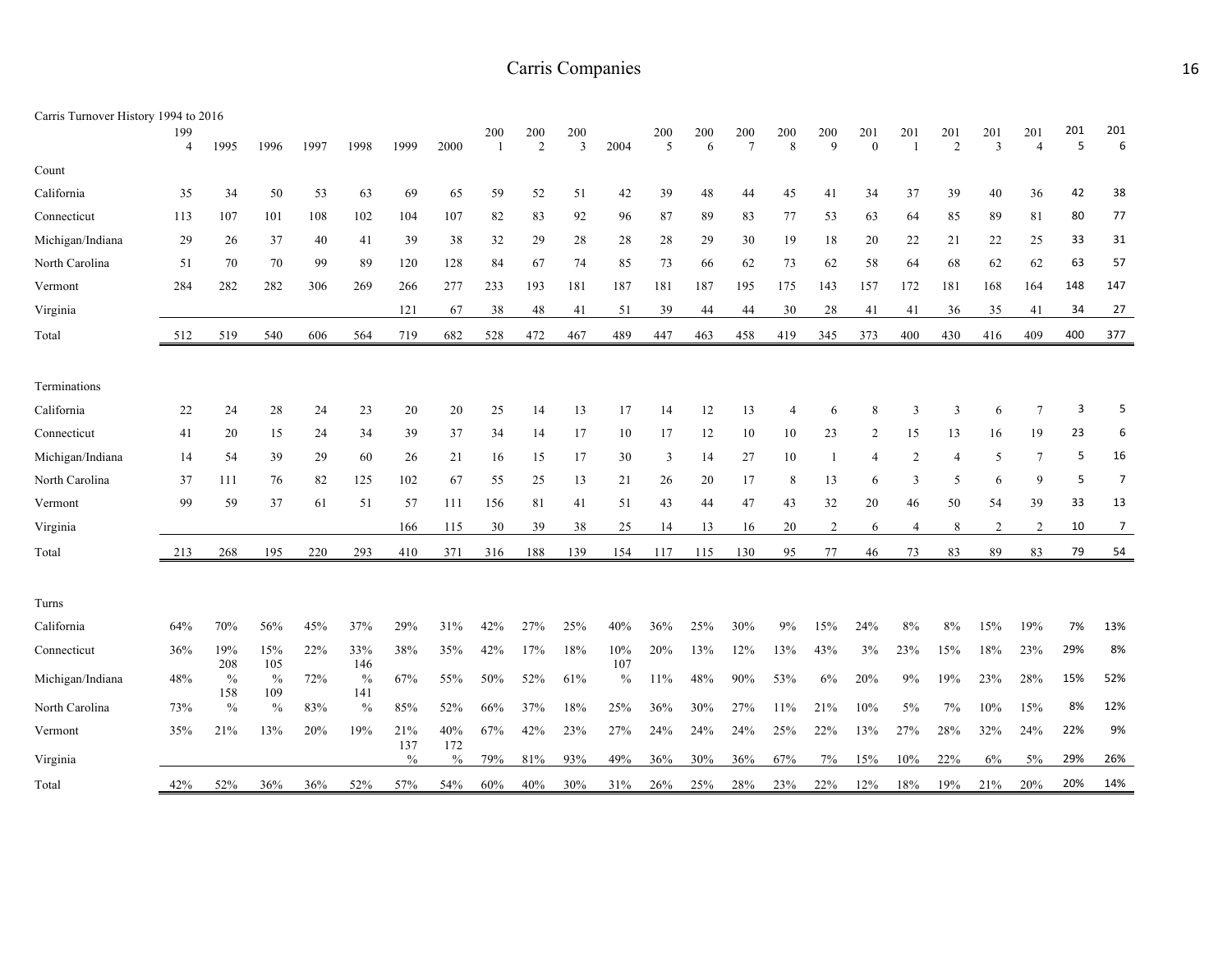The responses to looking for another job which will pay more seem roughly in line with Kurtulus and Kruse (2017). In 1998, Carris was beginning its fourth year in the ESOP. At the time of the study in 2007, the company was 65% employee owned.

| $2007 SA + A = \%$ |  |  |  |
|--------------------|--|--|--|
|                    |  |  |  |

|                                             |          |      |           | SA       | A        | U     | D     | SD       |
|---------------------------------------------|----------|------|-----------|----------|----------|-------|-------|----------|
| I am looking for another job which will pay |          | 2007 |           | $16.1\%$ | 16.1%    | 30.4% | 23.2% | $14.3\%$ |
| more money.                                 |          | 1998 | <b>CT</b> | 8.6      | 14.8     | 24.7  | 29.6  | 22.2     |
| <b>CA</b>                                   | 34.6%    |      |           | $16.7\%$ | $5.6\%$  | 22.2% | 27.8% | 27.8%    |
| <b>CT</b>                                   | 32.2%    |      | МI        | 4.3      | 13.0     | 39.1  | 34.8  | 8.7      |
| VA                                          | 30.0%    |      |           | 26.9%    | $7.7\%$  | 30.8% | 30.8% | 3.8%     |
| МI                                          | 22.3%    |      | <b>CA</b> | 13.5     | 13.5     | 16.2  | 32.4  | 24.3     |
| VT                                          | 19.6%    |      |           | $6.5\%$  | 13.1%    | 28.0% | 29.9% | 22.4%    |
| NC.                                         | $16.0\%$ |      | VT        | 10.3     | 18.4     | 25.4  | 31.4  | 14.6     |
| ALL                                         | 24.0%    |      |           | $4.0\%$  | 12.0%    | 38.0% | 28.0% | $18.0\%$ |
|                                             |          |      | NC        | 26.5     | 10.3     | 32.4  | 25.0  | 5.9      |
|                                             |          |      | VA        | $16.7\%$ | 13.3%    | 20.0% | 26.7% | 23.3%    |
|                                             |          |      |           | $11.5\%$ | $12.5\%$ | 29.3% | 27.9% | 18.8%    |
|                                             |          |      | All       | 13.0     | 15.5     | 26.8  | 28.3  | 16.4     |

As seen in the Stock Value Silhouette below the value of employees' stock value has

increased well since they have become owners of their company.

Stock Value Silhouette from the 1995 (start of the ESOP through 2016)

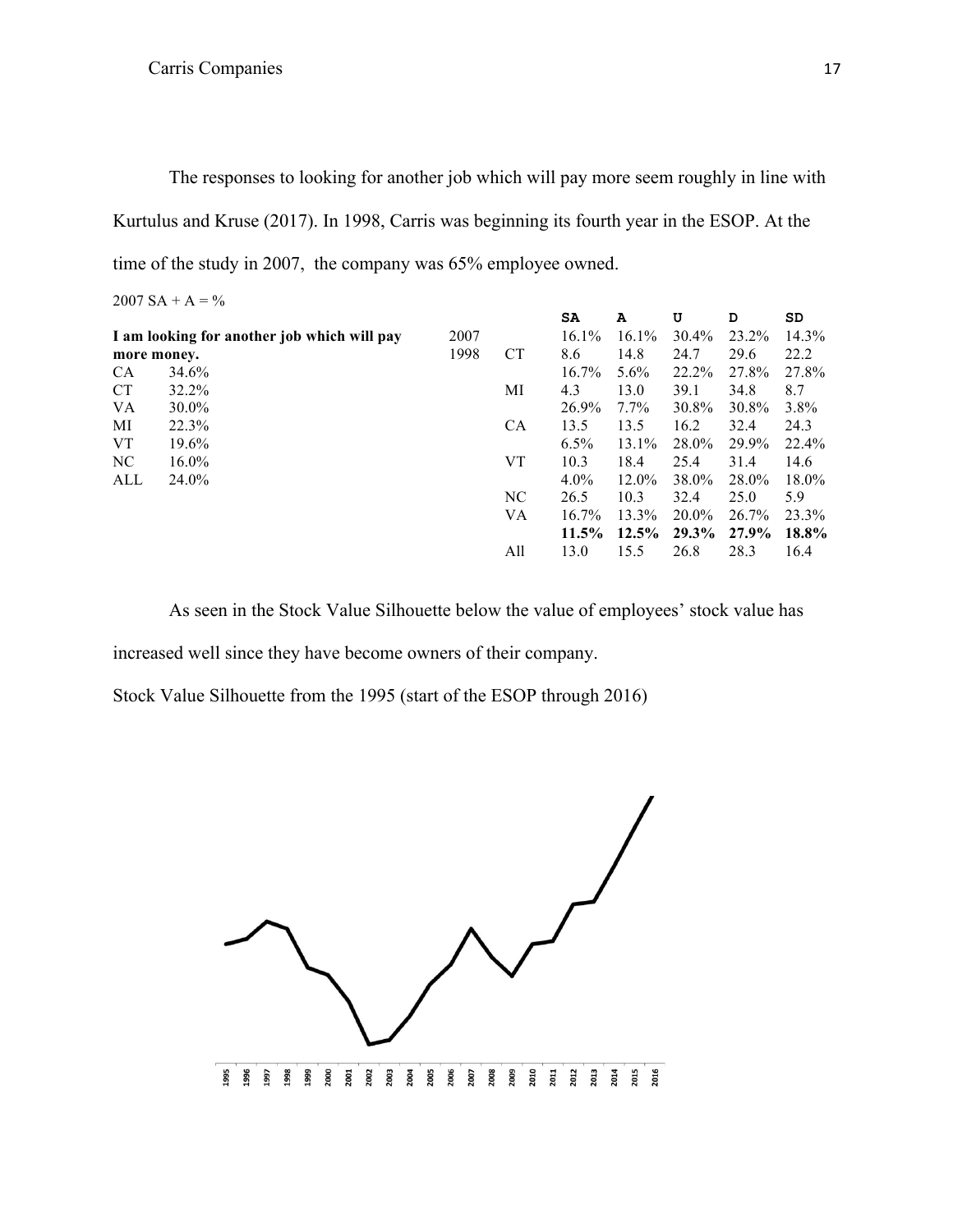In 2010, 39 accounts were more than \$100,000 and 0 were over \$200,000. In 2015, 168 accounts were more than \$100,000 and 67 were more than \$200,000. In early 2017, it was reported that the 401K provider did a study that showed that 80% of Carris employees are looking good for retirement.

The following chart of Pretax Profits from 1995 to 2011shared with employee owners (their copies included financial information removed here) shows the losses in 2001 and the marginal years of 2002 and 2003 (43.2% employee ownership). The corporate and employee successes in effect to encourage movement to 65% in 2005 and after employee ownership in 2008 may well be a testimony to employee ownership (Blasi et al 2013; Poutsma et al 2017).

**Pre-Tax Profit 1995-2011** 



Moving through the Hard Times on the Way to Employee Ownership

At the start of 2001 43.2% of the company was employee-owned. The dotcom bust was very serious for Carris and its wire customers. David Fitzgerald CFO reported on the 2000 finances at the CSC meeting noting that Return on Manufacturing (ROMA), net income per employee, and number of employees (40) were down. Mexico, Groggins and KWP had experienced problems and the drop in sales at end of year was not unique to Carris. Vermont Tubbs' mortgage and operating expenses combined with the national economy with the steep decline in demand for high end furniture was putting the whole company at risk.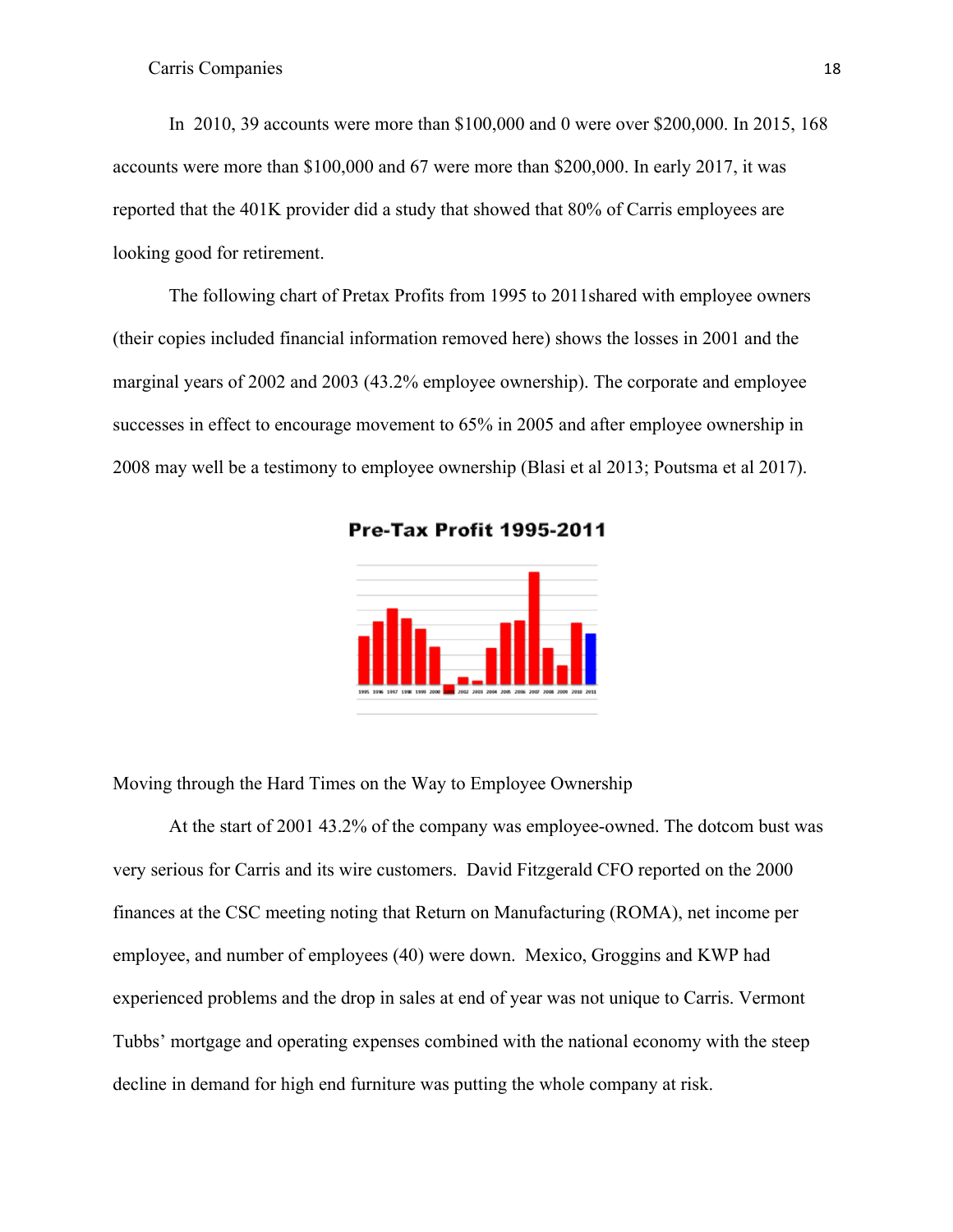From the beginning of the economic slide, employees were kept informed of matters affecting the companies. The country as a whole faced recession after 9/11. David Fitz-Gerald put through a special edition newsletter explaining to employees the steps the companies were taking. He noted that downturns such as recessions occur as part of the regular economic cycle most recently in 1981 and 1991. He said that business could get much worse and the company would be OK.

2002 was a bad year for Carris—ratios were out of line with the financing agreement with the bank. The bank put the companies on notice that action was needed to sell or close Vermont Tubbs and KWP immediately. There was no negotiation. The two companies had to go.

Throughout the next year, in a series of stop and go actions, every effort was made to sell the companies as viable businesses maintaining their full array of employees. At the end of September 2003, the Carris Companies had closed KWP (pallets). Vermont Tubbs (furniture) and the sawmill were sold. By the end of October, Ohio was closed. Its manufacturing moved to Connecticut and Vermont. North Carolina Plastics moved to Virginia. The company's size in sales and number of employee hovered at 1993 levels. Many of the KWP and Vermont Tubbs employees were absorbed at Carris Reels and Carris Plastic in Rutland.

Throughout the downturn the companies maintained commitment to employee ownership and governance while reducing debt levels from a high in 2000 by nearly two-thirds in September of 2003. From the start of the downturn, Carris Reels costs were reduced successfully to maintain profit levels in line with sales and income—the cost containment consultant revised estimates of potential savings by two-thirds. For two years the company suspended contributions to the retirement fund and the ESOP.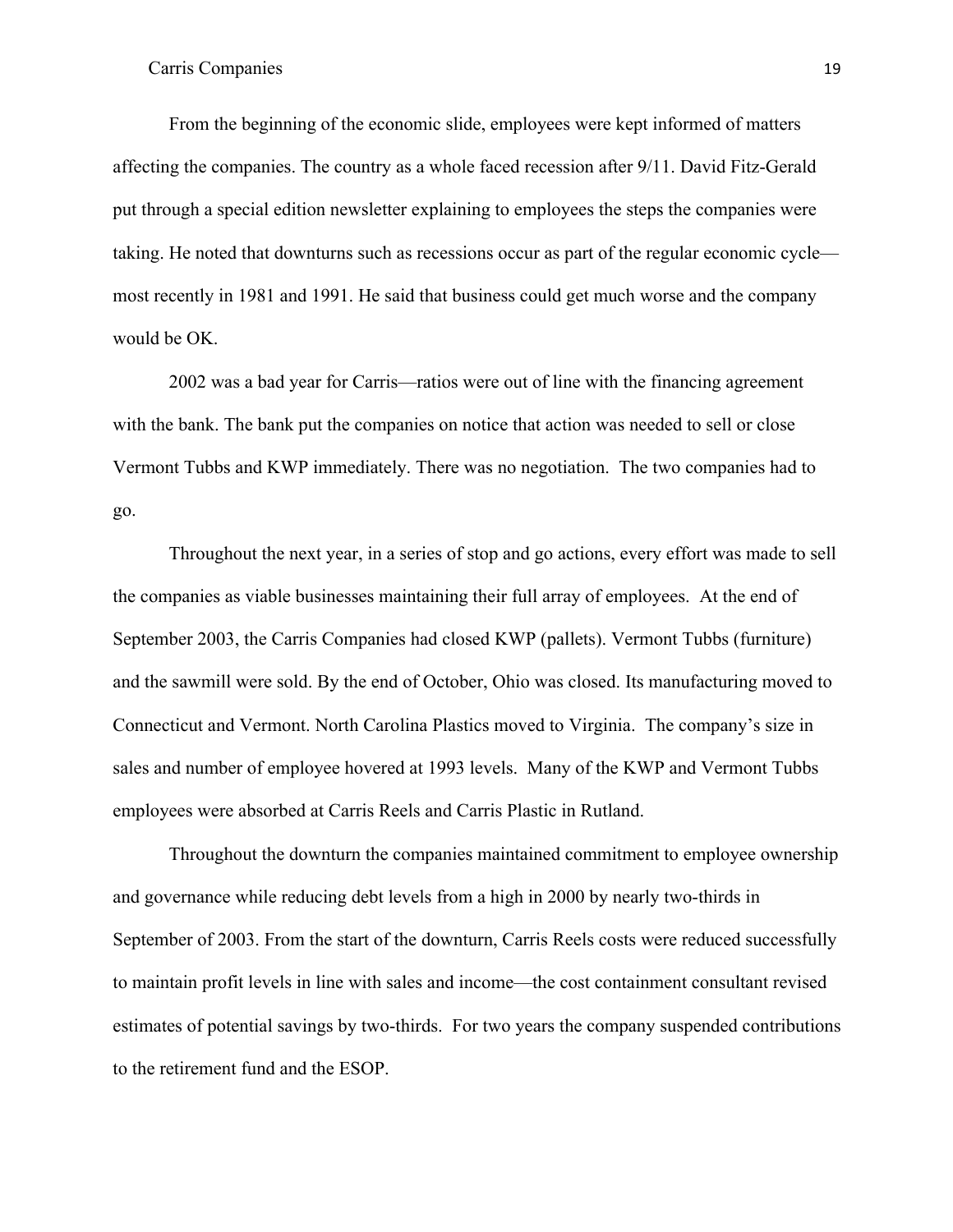Corporate Management through site visits, e-mail, memoranda, and conversations worked to keep rumors in check and the employees throughout the companies well informed.

# . Information Sharing

The State of the Company Meetings, a tradition which preceded the transition to employee-ownership—took on additional dimensions for information sharing during the downturn. These small group meetings held each year, at each of the sites, analyzed the previous year's performance and projected that of the following year.

Ownership and governance transition received special focus. The decision-making model developed by Ownership Associates, put in place through the Corporate Steering Committee Meeting and being implemented throughout the company was reviewed with loci of accountability noted.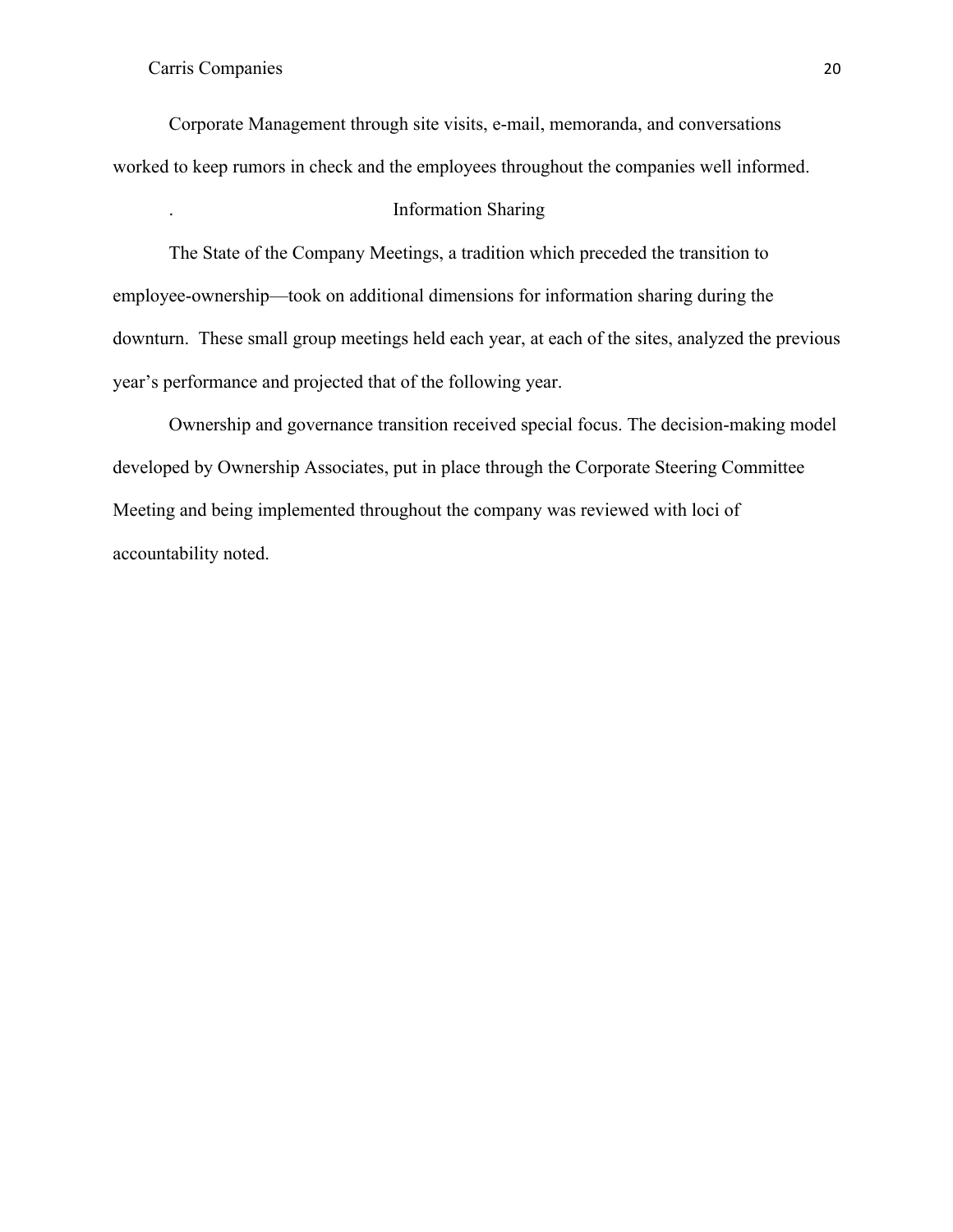# Pre-ESOP, the Past and Present<sup>26</sup>



During 2005, discussions went forward on Carris becoming 50% employee owned. Throughout November and early December, the ESOP Trustees, the corporate valuator, and ESOP attorneys met several times to review the purchase of the 15% of stock, which would bring the company for the first time to majority employee-ownership. The transaction, with its legal and financial intricacies, required much discussion and was closed on December 12, 2005, 10 years to the day of the first signing over of stock.

The stocks that brought employees to 50% were distributed in early March 2006. For those not 100% vested, accounts tripled. Those employees with 100% vesting and 10 or more

<u> 1989 - Johann Barn, mars ann an t-Amhain an t-Amhain an t-Amhain an t-Amhain an t-Amhain an t-Amhain an t-Amh</u>

<sup>26</sup> Used with permission of Ownership Associates For additional information on their work, see http://www.ownershipassociates.com/index.shtm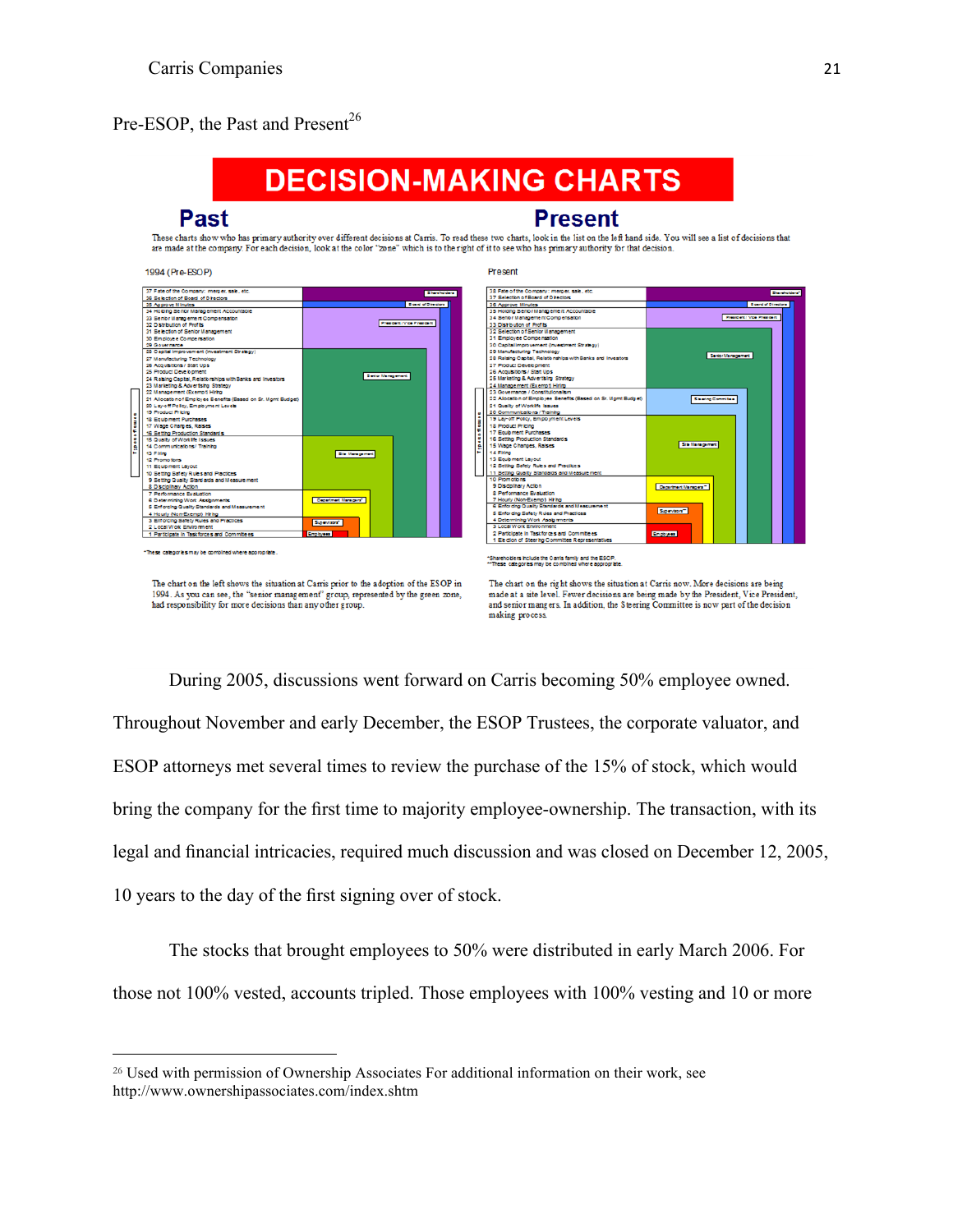years of service saw their accounts double. The average account was around \$25,000. The additional 15% of stock was to be distributed as the company paid down its financing. Following the transaction, Bill Carris met with all employees at all sites, as he had done before the initial allocation and transaction. He reviewed the transaction from the context of employee-ownership and the transaction's financing, as well as the relationship of the groups involved in governance.

Within a few short years, on January 2, 2008 with great celebration and hope, Carris was 100% employee owned, On May 15, 2014, Carris became 100% employee governed, with provisions for employee voice able to be heard at all levels in the company.

#### Working Conclusions

The human scale efforts being put forward by Carris are important. The *LTP* spoke of a great deal of trust in the employee-owners and the process of change. Corporately and personally for members of the Carris community, the stakes and investments seemed high; much was risked. Other organizations thinking of bringing employees into the business as shared owners may be greatly helped in knowing what moved and what hindered the processes of the whole system change to 100% employee ownership and governance within Carris.

Moving to employee ownership seems a deliberate choice to create a future out of possibility and the emergent in contrast to the past (Scharmer & Kaufer, 2013). The Carris movement to employee ownership was in no way a happenstance. Bill Carris spent more than a decade writing the *LTP*. The management team had been built, was seasoned and involved. When finances seemed stable and the time right financially, Bill Carris met with small groups of Carris employees. They voted to move forward on employee ownership.

Carris offers a prototype of employee ownership, driven by values and strongly rooted in the interests and realities of the marketplace. As suggested above, the concept of employee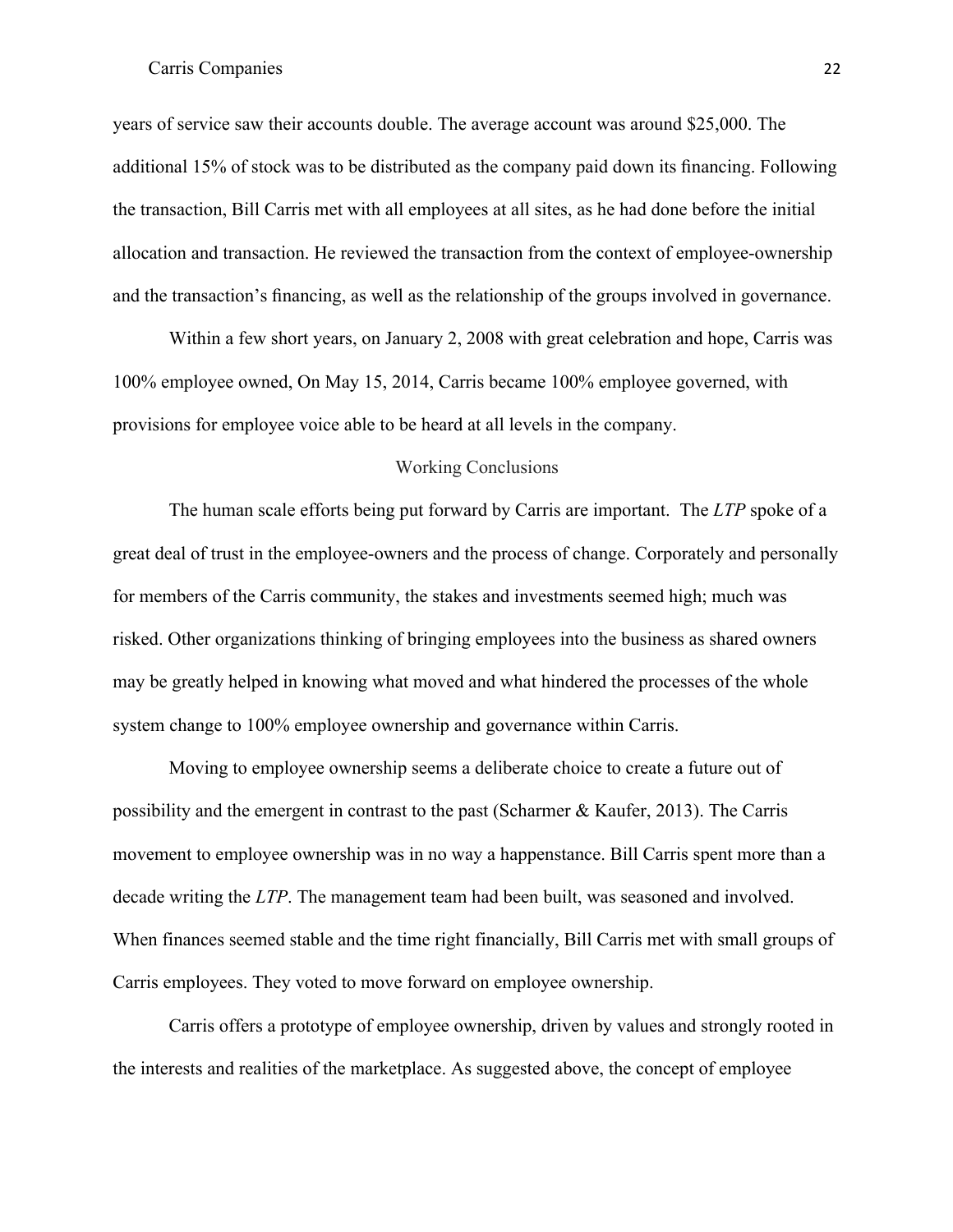ownership is easy enough to understand and multi-faceted enough to act as a container and boundary spanner encouraging the integration of systems and systemic complexities whether economic and political or practical and visionary, values and interests, individual and common good, cooperation and competition, etc. (Betit, C.G. 2015)

As it approaches 25 years, the Carris ESOP offers itself as a prototype for other companies to use to develop their own prototypes to study and to think about their future (Scharmer 2015).

An important finding from the above narrative is that Carris management and employees made ongoing and tremendous effort in meeting the goals for employee ownership and governance as stated in the *LTP.* In spite of the economic downturns, the company completed its transitions. Carris had its most profitable years as an employee owned company and purchased two companies: one in Canada and one in Texas.

Specific thoughts at this point include:

- The amount of effort made at Carris for the changes to employee ownership and governance were unflagging throughout the 18 years of the study.
- Carris management was competent before employee ownership. It was stretched to grow into the new relational and educational requirements for employee ownership and governance as well to weigh impacts differently for the good of the whole. Grow as a group, they did.
- No one in the company foresaw the level of effort needed to make the *LTP* come alive. Management didn't really understand the infrastructure nature of the changes Bill Carris was proposing. He didn't fully see the implications of the gaps in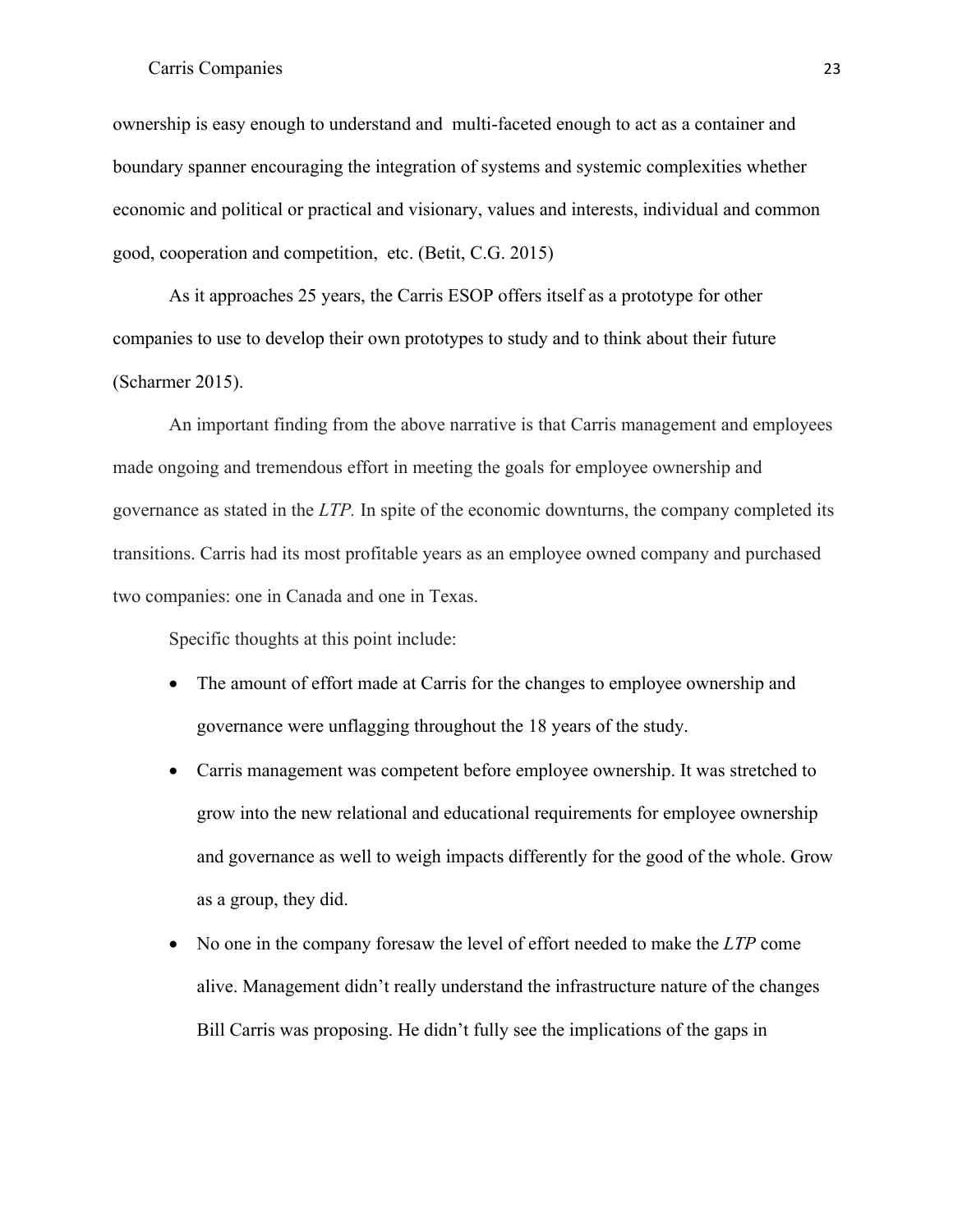philosophy and values within his team. Observing the growth and good will involved, nourished the ground of this study.

- The levels of commitment of management and staff to information sharing, open book management, training continue to the present moment.
- Carris had been a very caring climate as a family owned business and this continued during the years of the study. NCEO's (2017) recently published work on the relationship of employee ownership and economic well-being encourages the discussion of the hard and soft in business to join for the good of the whole.
- Carris results are comparable or exceed other ESOPS: long term improvements in profitability and productivity.
- Many promoting employee ownership speak of 'thinking like an owner' without addressing the increasing complexity. For a starting wage hourly employee, thinking like an owner may require a leap and shift in mental logics that need to be addressed in the context of planning for change. That effort is growing out of this study.
- Carris has made continuous efforts to build a body of comparative data for itself and for others to be used as aid to achieve its goals. That work now continues and is in the third year with the NCEO surveys.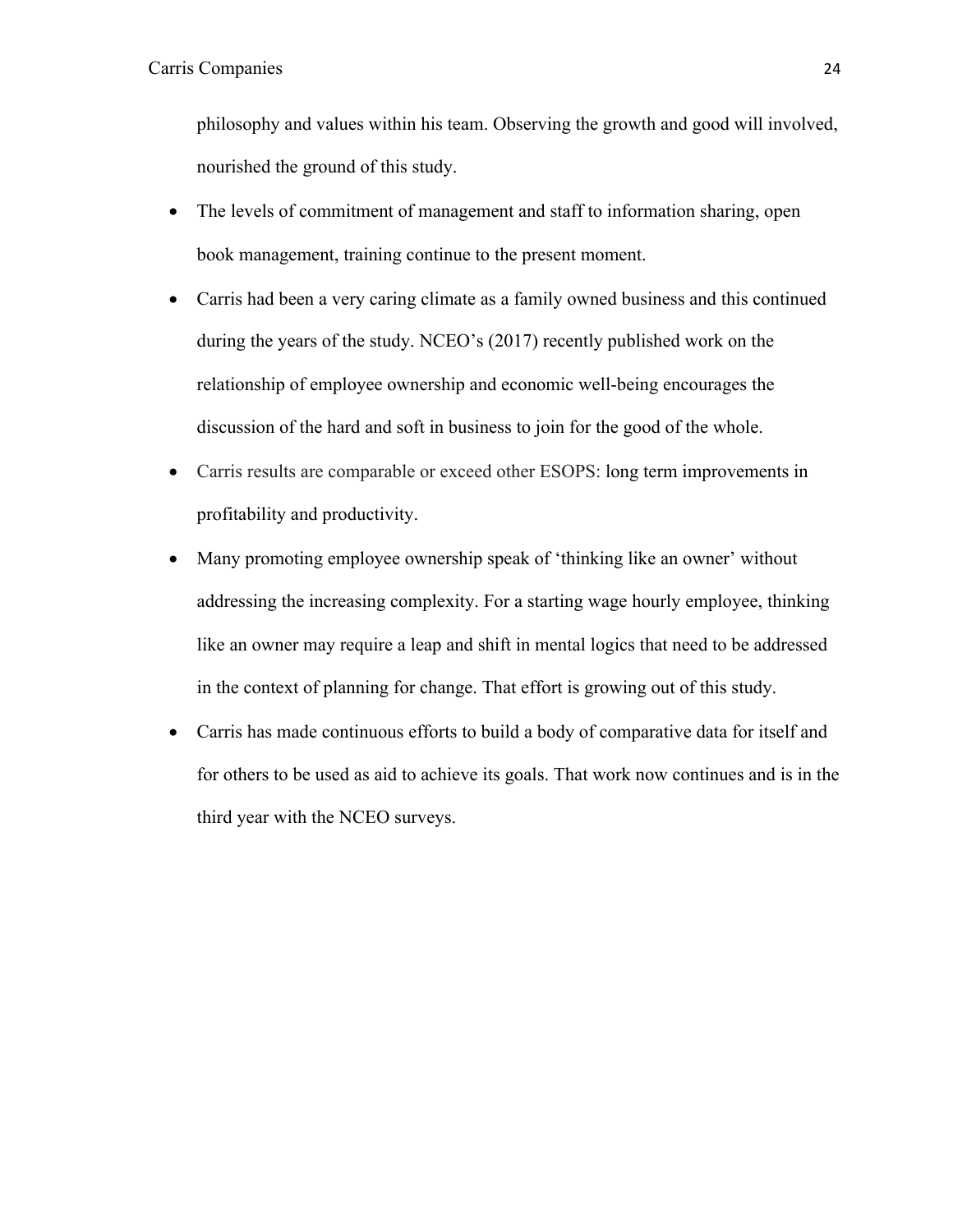#### References

- Alperovitz, G.A. 2005. *America beyond capitalism*. Hoboken, NJ: Democracy Collaborative Press
- Bartunek, J.M., Balogun J. & Do, B. 2011. "Considering planned change anew: stretching large group interventions strategically, emotionally, and meaningfully", *The Academy of Management Annals,* 5:1, 1-52.
- Berry D. & Fitz-Gerald, D. 2017," Governance and decision making at Carris Reels ", *The CASE Journal*: 13:1, 5–24.
- Betit, C. G. 2015 Employee ownership and governance: The Carris Companies making change impacting the whole. *The Journal of Corporate Citizenship.* Sheffield, UK: Greenleaf Publishing.
- Betit, C.G. 2005. Putting governance to work: the Carris Companies' experience. In Istemi Demirag (Ed.) *Towards Better Governance: Relationships Among Regulators, Corporations And Civil Society.* Sheffield, UK: Greenleaf Publishing.
- Betit, C.G. 2002. Working toward transparency and accountability: Carris Companies governance*. The Journal of Corporate Citizenship.* Sheffield, UK: Greenleaf Publishing.
- Betit, C.G. 2002. "Carris Companies' practice of employee governance". *The Journal of Corporate Citizenship.* Sheffield, UK: Greenleaf Publishing.
- Betit, C. G. 1991 Values of freedom and equality, attitudes toward socio-political change: a study of Vermont's boards of selectmen. Ph.D., Dissertation. Temple University, Philadelphia, PA.
- Blasi, J.R, Freeman, R. B. & Kruse, D. L*.* 2013. *The citizen's share: Putting ownership back into democracy.* New *Haven*, CT: Yale University Press.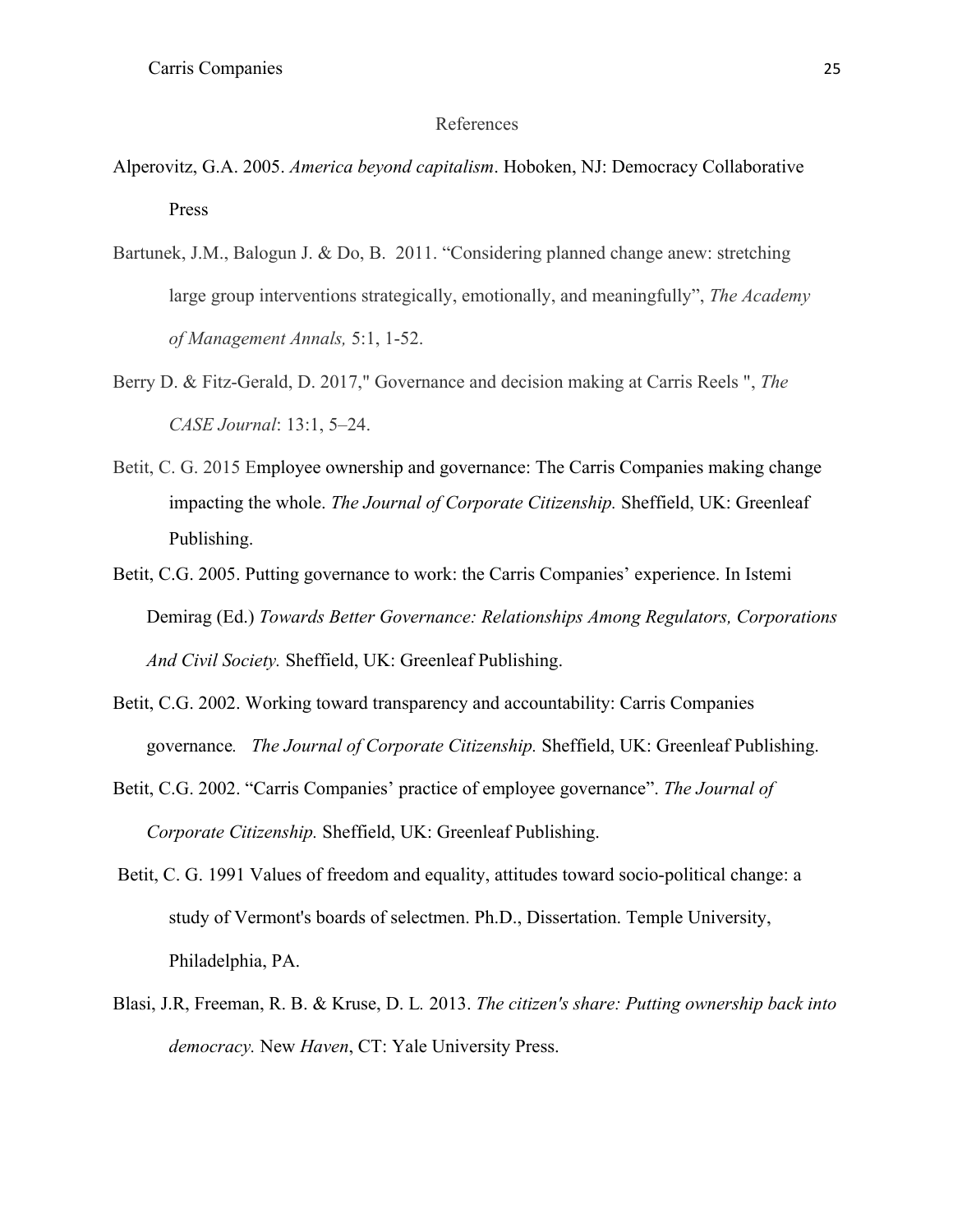- Blasi, J.R. & Kruse, D. L*.* 1991. *The new owners: the mass emergence of employee ownership in public companies and what it means to American business.* New York: Harper Collins.
- Blasi, J., Kruse, D. & Weltmann, D. (2013). Firm survival and performance in privately held ESOP companies. *Advances in the Economic Analysis of Participatory and Labor-Managed Firms*. 14. 109-124.
- Calo, T. J., Roche, O.; Shipper, F..2011. Principled entrepreneurship and shared leadership: the case of TEOCO (The Employee Owned Company). *Journal of Business Case Studies***.** v. 8, n. 1, p. 11-36, https://www.cluteinstitute.com/ojs/index.php/JBCS/article/view/6736/6811>. Accessed: June 2017. doi:http://dx.doi.org/10.19030/jbcs.v8i1.6736.
- Carberry, E.J. (2011). Employee ownership and shared capitalism: assessing the experience, research and policy implications. In Carberry, E.J. ed: *Employee ownership and shared capitalism: new directions in research.* Champaign, IL: Labor and Employment Relations Association, 1-26.
- Carey, R. (2004). *Democratic capitalism: the way to a world of peace and plenty.* AuthorHouse, Bloomington, IN.
- Caramelli, Marco. (2011). Employee ownership and corporate performance: Towards unlocking the black box. In Carberry, E.J. ed: *Employee ownership and shared capitalism: New directions in research.* Champaign, IL: Labor and Employment Relations Association, 177-209.
- Carris. W. H. (1994). *The long term plan for the Carris Community of Companies.* Rutland, VT: self published.
- Doucouliagos,C.1995. "Worker participation and productivity in labor- managed and participatory capitalist firms: a meta- analysis. *Industrial and Labor Relations*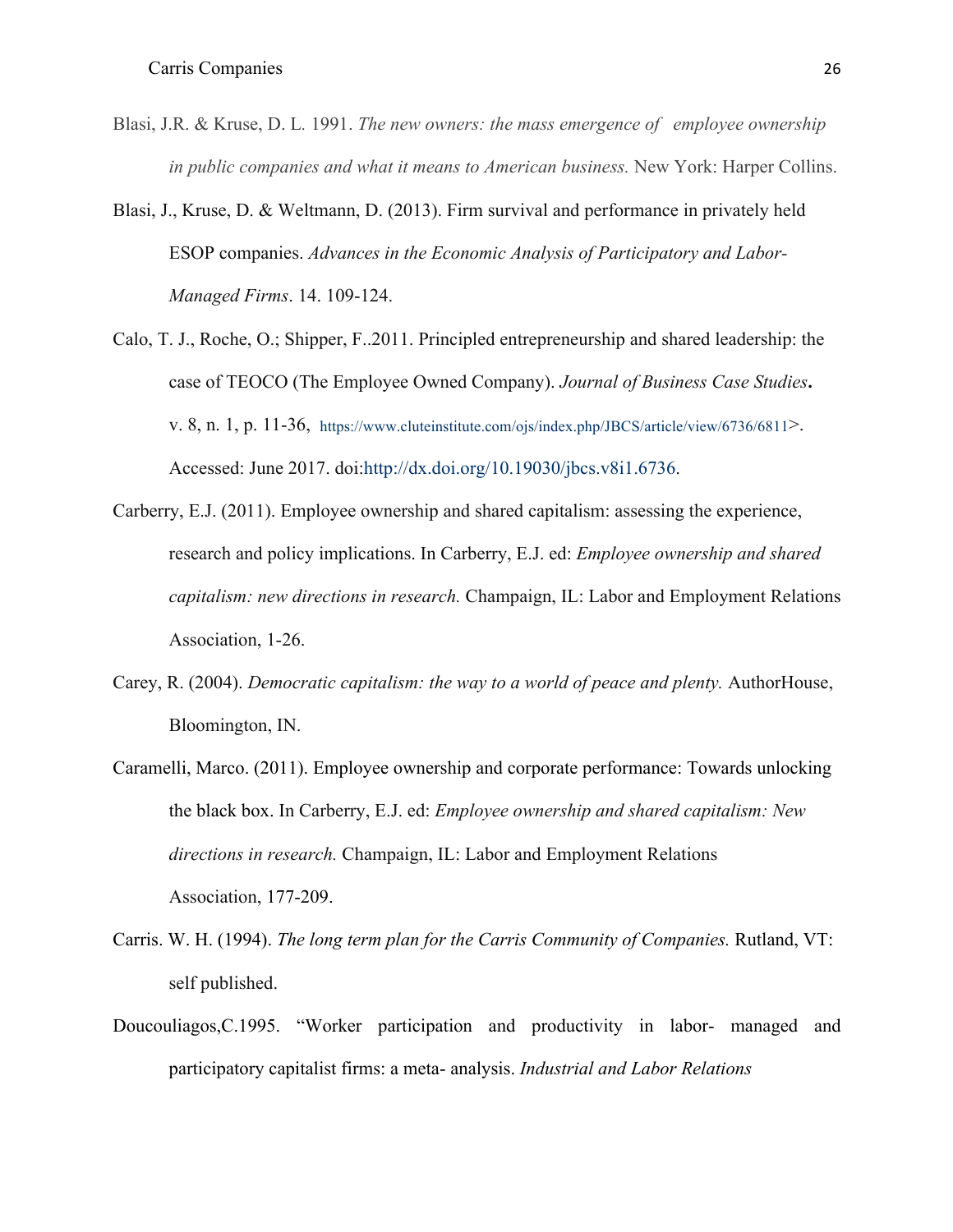*Review* 49 (1): 58– 77.

- Freeman, R. B., Blasi, J. R. & Kruse, D. L. 2010. Introduction to 'shared capitalism at work: employee ownership, profit and gain sharing, and broad-based stock options' in eds. Kruse, D. L., Freeman, R. B. & Blasi, J. R. S*hared capitalism at work: employee ownership, profit and gain sharing, and broad-based stock options.* Chicago, IL, 1-37.
- Gates, J. 2001 *Democracy at risk: Rescuing Main Street from Wall Street*. Cambridge, MA: Perseus Publishing.
- Kaufman, A., & Englander, E. 2005. A team production model of corporate governance. *Academy of Management Executive*, 19(3), 9–22.
- Kelly, M. 2012 *Owning our future: the emerging ownership revolution--journeys to a generative economy*. San Francisco: Berrett-Koehler Publishers.
- Kruse, D. 2016 "Does employee ownership improve performance?" *IZA World of Labor 2016*: 311 doi: 10.15185/izawol.311
- Kurtulus, F. A and Kruse, D.L. 2017. *How did employee ownership firms weather the last two recessions? Employee ownership, employment stability, and firm survival in the United States: 1999-2011.* Kalamazoo, MI: W.E. Upjohn Institute for Employment Research.
- Pinto, S. 2017. Firm foundations for democracy? Worker ownership and control in advanced capitalism. *Advances in the Economic Analysis of Participatory & Labor-Managed Firms,in: Sharing in the Company*:17: 125-155.
- Poutsma, E., Van Eert, C. & Ligthart P.E. M. (2015), Employee ownership and organizational citizenship behavior: High performance ownership systems and the mediating role of psychological ownership, in Antti Kauhanen (ed.) *Advances in the Economic Analysis of Participatory & Labor-Managed Firms* 16: 223 - 248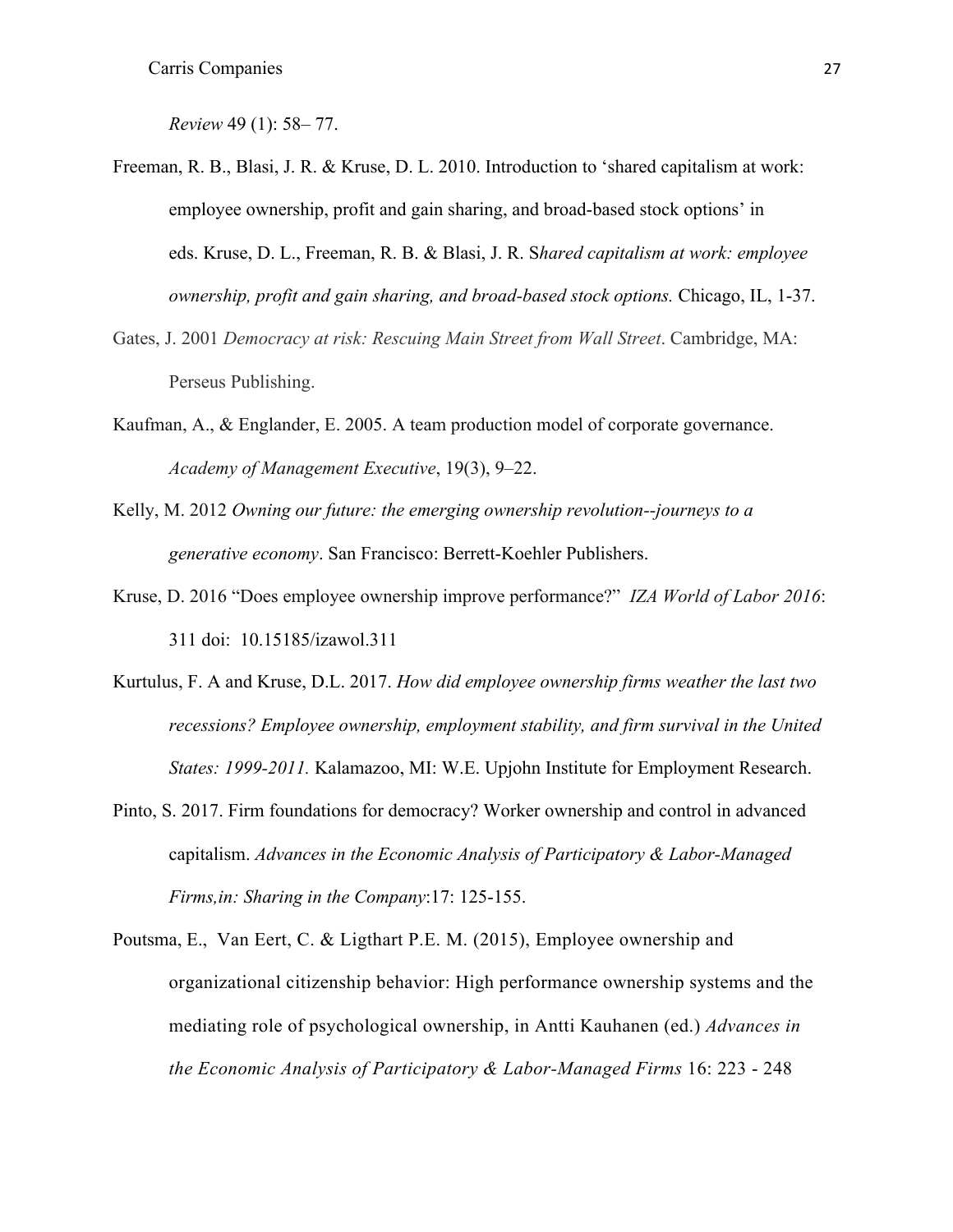- Roche, O. & Shipper, F. 2011. Heavy construction systems specialists, Inc. (HCSS). *Journal of Business Case Studies***,** 7: 2, ISSN 2157-8826. Available at: https://www.cluteinstitute.com/ojs/index.php/JBCS/article/view/4174/4238. Accessed: June 2017. doi:http://dx.doi.org/10.19030/jbcs.v7i2.4174.
- Scharmer, O. & Kaufer, K.2013. *Theory U: Leading from the future as it emerges: from egosystem to eco-system economics.* San Francisco, CA: Berrett-Koehler Publishers.
- Scharmer, O. 2015. Theory U: from ego-system to eco-system economies. *Journal of Corporate Citizenship.* Sheffield, UK: Greenleaf Publishing
- Scherer, J. J., Lavery, G., Sullivan, R., Whitson, G., and Vales, E. 2010, Whole system transformation: The consultant's role in creating sustainable results, In Buono, A. F. and Jamieson, D. W. (Eds), Consultation for organizational change. Information Age Publishing, Charlotte, NC: 57-78.
- Smith, S. 1985, Political behavior as an economic externality: econometric evidence on the relationship between ownership and decision making participation in US firms and participation in community affairs, in Jones, D. C. & Svejnar, J (Eds.), *Advances in the Economic Analysis of Participatory and Labor-Managed Firms,* JAI Press, Greenwich, CT 123-136.
- Weltmann, D., Blasi, J.R. & Kruse, D. L. (2015), Does Employee Ownership Affect Attitudes and Behaviors? The Role of Selection, Status, and Size of Stake, in Antti Kauhanen (ed.) *Advances in the Economic Analysis of Participatory & Labor-Managed Firms* 16*:* 249 - 275
- Williamson, O. E. 1996 .*The mechanisms of governance*. Oxford: Oxford University Press.